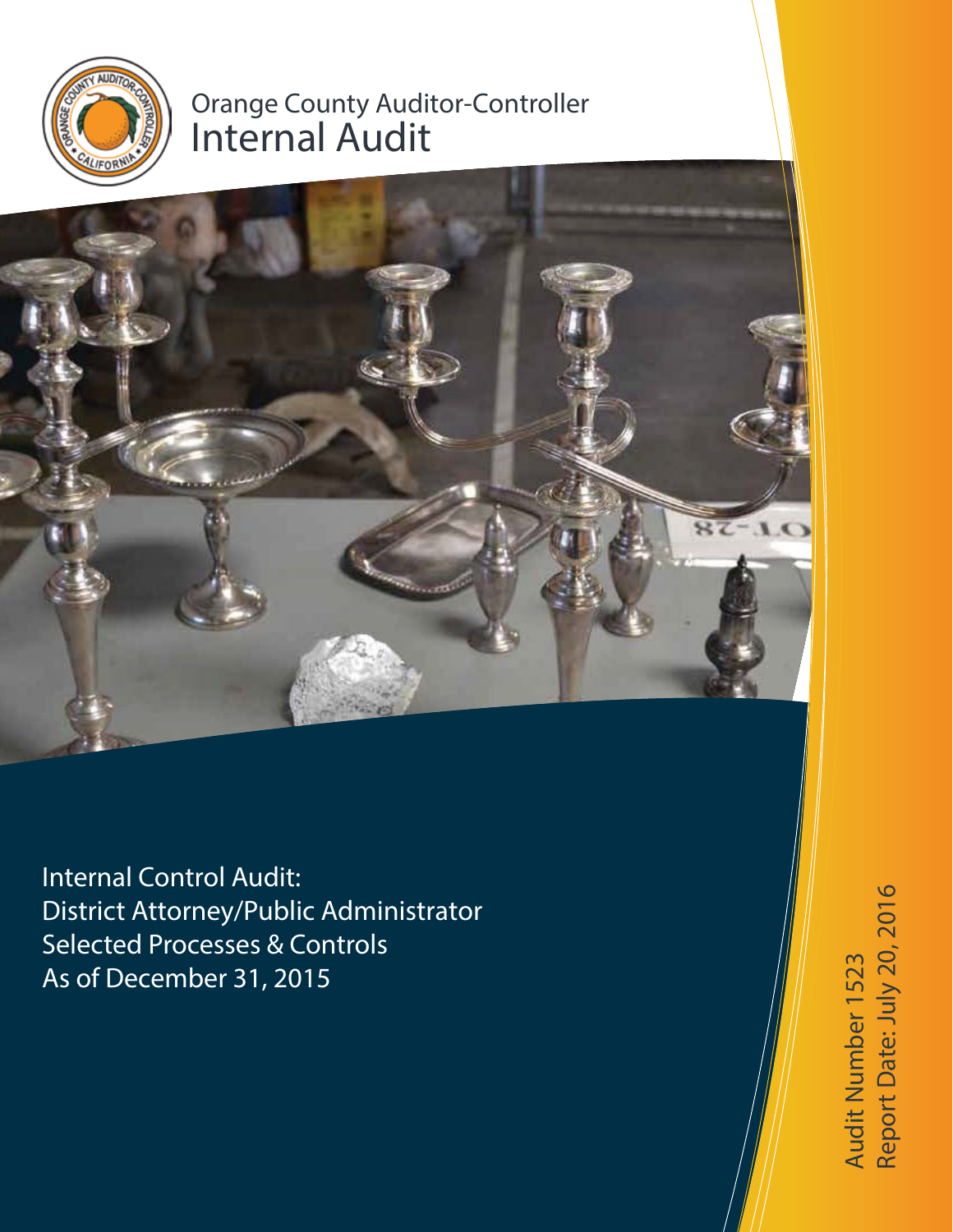![](_page_1_Picture_0.jpeg)

# **Eric H. Woolery, CPA Orange County Auditor‐Controller**

**Toni Smart, CPA Scott Suzuki, CPA, CIA, CISA Michael Dean, CPA, CIA, CISA**

**Director, Internal Audit Assistant Director Audit Manager II**

**12 Civic Center Plaza, Room 200 Santa Ana, CA 92701**

Auditor‐Controller Web Site www.ac.ocgov.com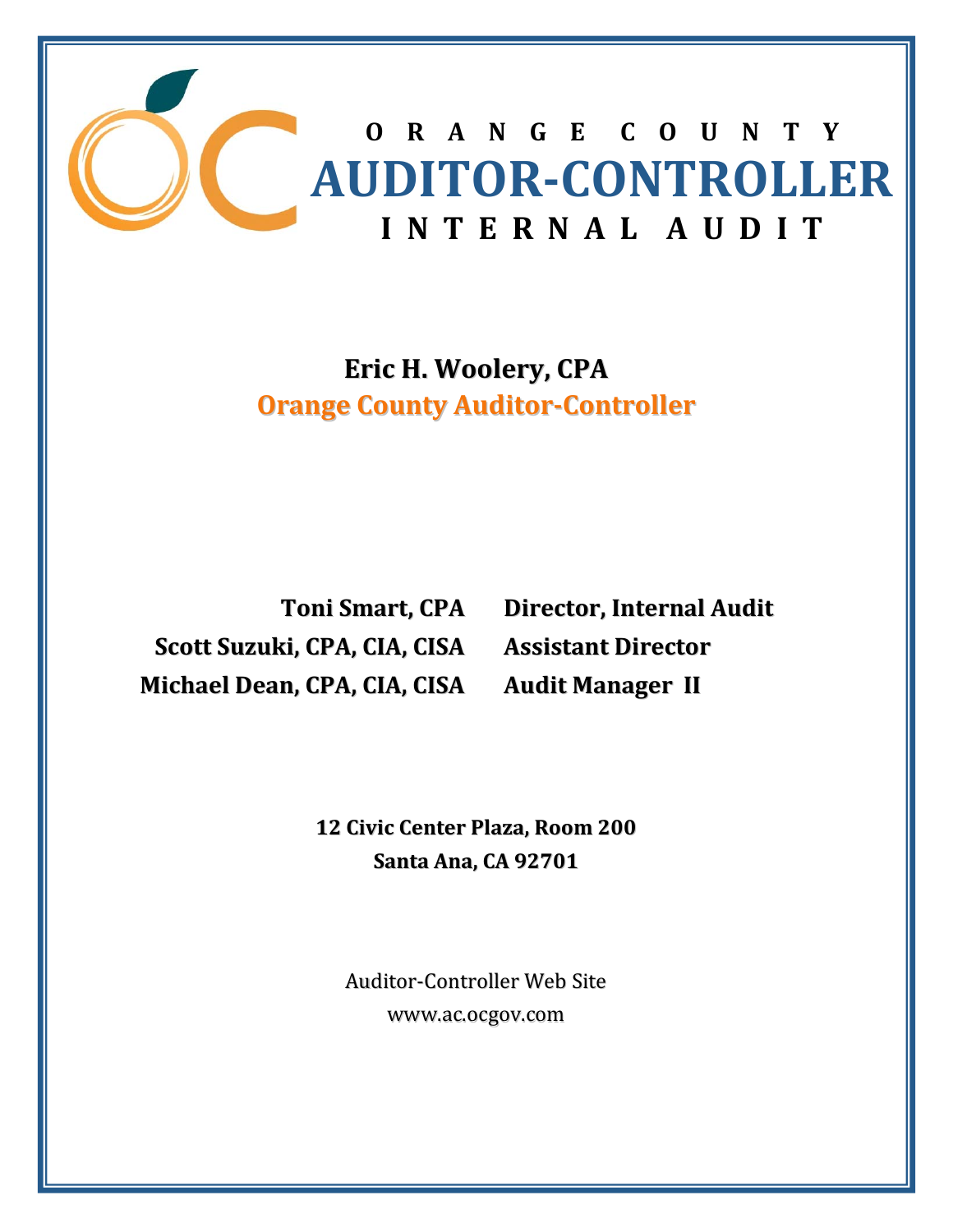![](_page_2_Picture_0.jpeg)

**ERIC H. WOOLERY, CPA** 

AUDITOR-CONTROLLER

# **Transmittal Letter**

![](_page_2_Picture_4.jpeg)

**July 20, 2016** 

- **TO:** Tony Rackauckas District Attorney/Public Administrator
- **SUBJECT:** Internal Control Audit: District Attorney/Public Administrator – Selected Processes & Controls

We have completed our audit of internal controls over selected processes and controls in the District Attorney/Public Administrator as of December 31, 2015. Our final report is attached for your review.

I submit an **Audit Status Report** quarterly to the Audit Oversight Committee (AOC) and a monthly report to the Board of Supervisors (BOS) where I detail any critical and significant audit findings released in reports during the prior month and the implementation status of audit recommendations as disclosed by our Follow-Up Audits. Accordingly, the results of this audit will be included in a future status report to the AOC and BOS.

Additionally, we will request your department to complete a **Customer Survey** of Audit Services. You will receive the survey shortly after the distribution of our final report.

 Toni Smart, CPA, Director Auditor-Controller Internal Audit Division

# **Attachments**

Other recipients of this report: Members, Board of Supervisors Members, Audit Oversight Committee Eric Woolery, Auditor-Controller Frank Kim, County Executive Officer Michael Lubinski, Senior Assistant District Attorney Jenny Qian, Director of Administrative Services, District Attorney Kim Dinh, Manager, Financial Services, District Attorney Ron Freeman, Chief Deputy Public Administrator, District Attorney/Public Administrator Elizabeth Henderson, Senior Deputy District Attorney, District Attorney/Public Administrator Ana Roach, Revenue & Compliance Manager, District Attorney/Public Administrator Michele Gorey, Fiscal Services Manager, District Attorney/Public Administrator Foreperson, Grand Jury Robin Stieler, Clerk of the Board of Supervisors Macias Gini & O'Connell LLP, County External Auditor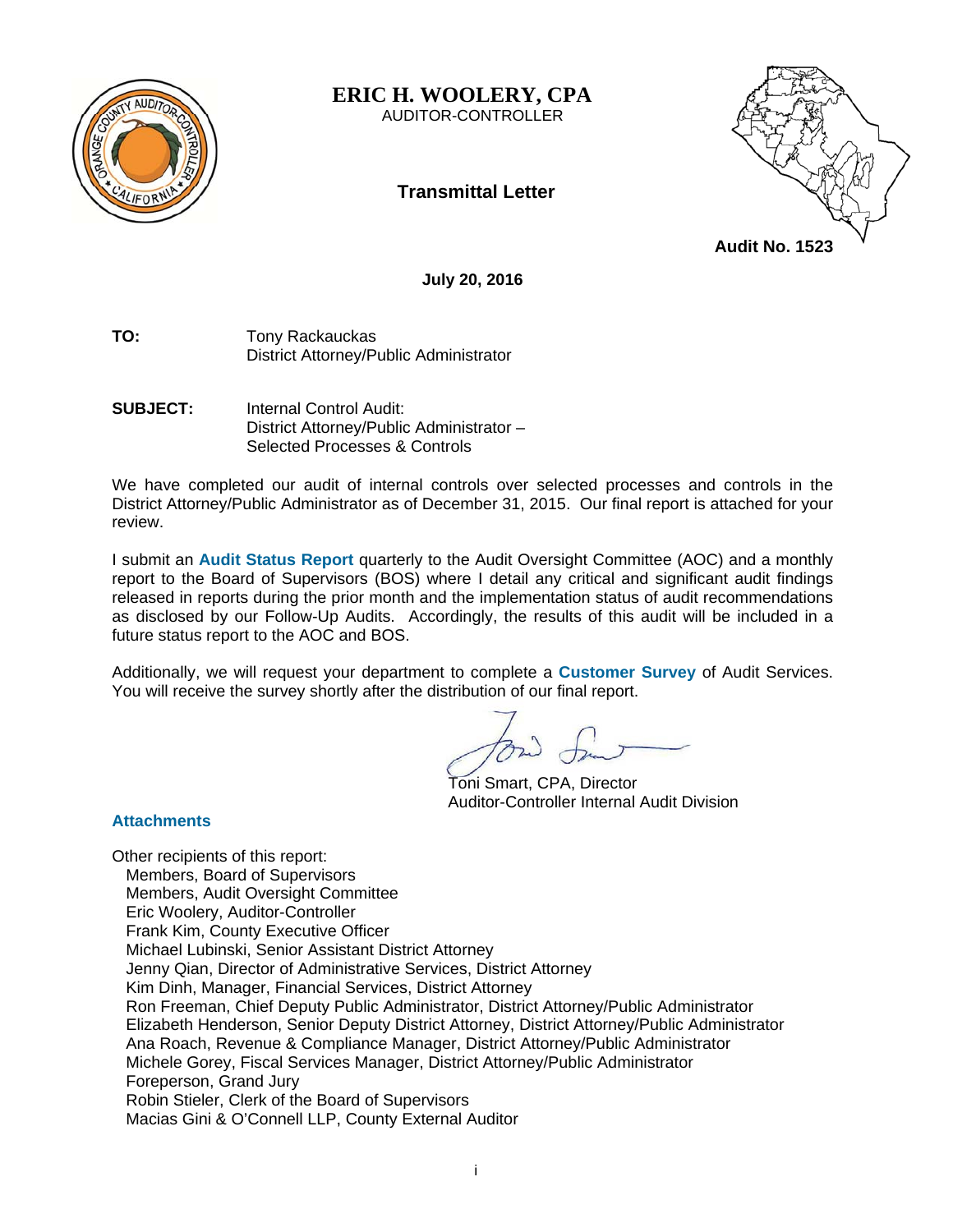![](_page_3_Picture_0.jpeg)

Table of Contents

# *Internal Control Audit: Selected Processes & Controls District Attorney/Public Administrator Audit No. 1523*

**As of December 31, 2015**

| <b>Transmittal Letter</b>                                                                               | j.             |  |  |
|---------------------------------------------------------------------------------------------------------|----------------|--|--|
| <b>Internal Auditor's Report</b>                                                                        |                |  |  |
| <b>OBJECTIVES</b>                                                                                       | 1              |  |  |
| <b>RESULTS</b>                                                                                          | 1              |  |  |
| <b>BACKGROUND</b>                                                                                       | $\mathbf{2}$   |  |  |
| <b>SCOPE AND METHODOLOGY</b>                                                                            | $\mathbf{2}$   |  |  |
| <b>FOLLOW-UP PROCESS</b>                                                                                | $\mathbf{3}$   |  |  |
| <b>MANAGEMENT'S RESPONSIBLITIES FOR INTERNAL CONTROLS</b>                                               | 3              |  |  |
| Detailed Findings, Recommendations, and Management Responses                                            |                |  |  |
| Finding No. 1 - Obsolete Case Management System (ePAGES)<br><b>(Critical Control Weakness)</b>          | $\overline{7}$ |  |  |
| Finding No. 2 – Physical Inventories of Personal Property (Control Finding)                             | 9              |  |  |
| Finding No. 3 - Memorandum of Understanding for Joint Processes with<br><b>HCA/PG (Control Finding)</b> | 10             |  |  |
| Finding No. 4 - Inventories of Serially-Numbered Forms (Control Finding)                                | 10             |  |  |
| Finding No. 5 - County Counsel Staff Onsite<br>(Efficiency/Effectiveness Finding)                       | 12             |  |  |
| Finding No. 6 - Medallion Guarantee Transfer Stamp<br>(Efficiency/Effectiveness Finding)                | 12             |  |  |
| Finding No. 7 - Witness Pool (Efficiency/Effectiveness Finding)                                         | 13             |  |  |
| Finding No. 8 - Succession Planning (Efficiency/Effectiveness Finding)                                  | 13             |  |  |
| Finding No. 9 – California Association of PAs, PGs, and PCs<br>(Efficiency/Effectiveness Finding)       | 14             |  |  |
| <b>ATTACHMENT A: Report Item Classifications</b>                                                        | 15             |  |  |
| <b>ATTACHMENT B: District Attorney/Public Administrator</b><br><b>Management Responses</b>              | 16             |  |  |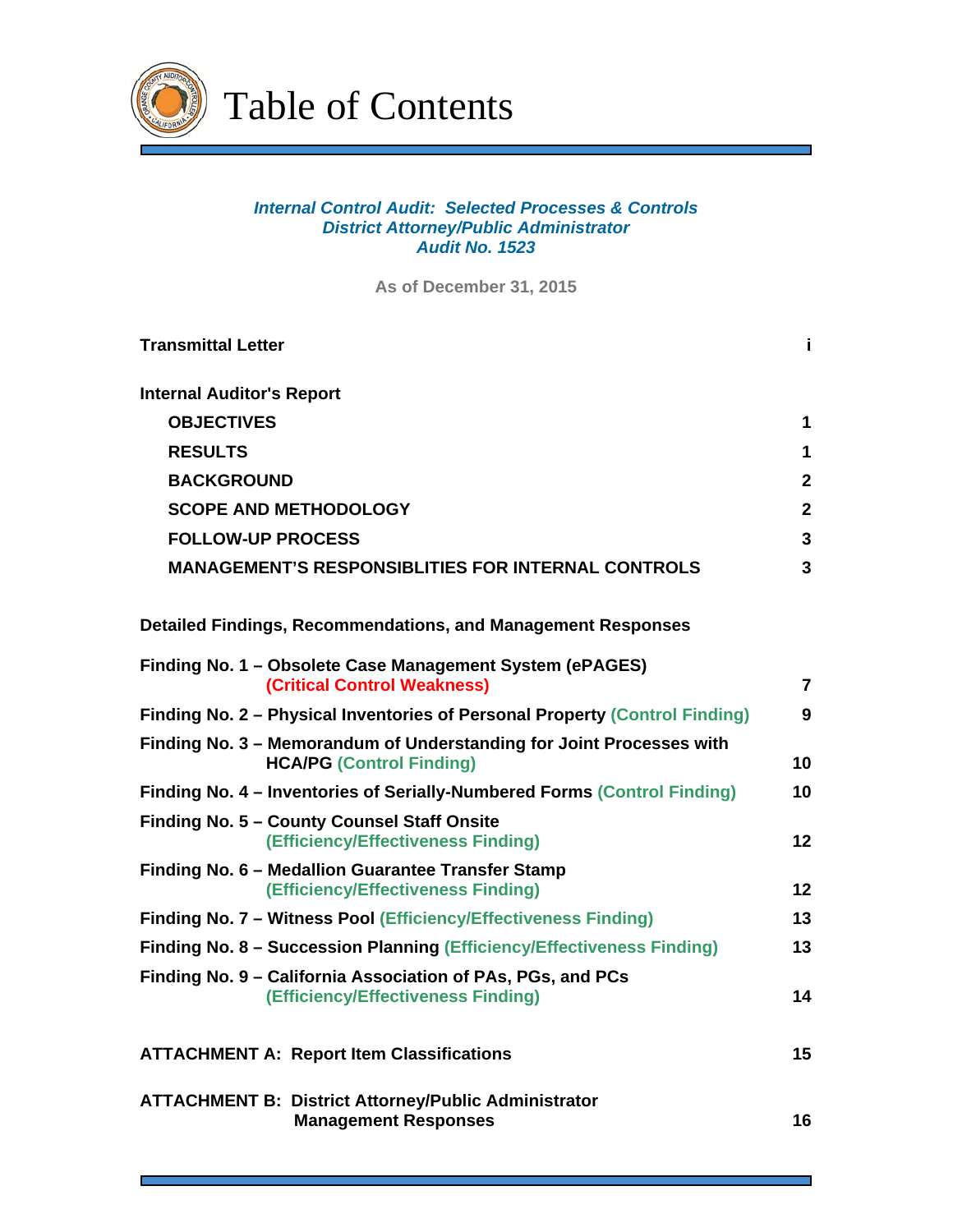![](_page_4_Picture_0.jpeg)

# **Audit No. 1523 July 20, 2016**

| TO:   | Tony Rackauckas<br>District Attorney/Public Administrator                      |  |
|-------|--------------------------------------------------------------------------------|--|
| FROM: | Toni Smart, CPA, Director<br><b>Auditor-Controller Internal Audit Division</b> |  |
|       | SUBJECT: Internal Control Audit: District Attorney/Public Administrator -      |  |

Selected Processes & Controls

#### **OBJECTIVES**

We have completed our audit of internal controls over selected processes and controls in the District Attorney/Public Administrator (DA/PA) as of December 31, 2015. Our audit objectives were to:

- 1. Determine the status of audit issues noted in the former Internal Audit Department's Audit Withdrawal Letter dated February 19, 2014 (Audit No. 1325).
- 2. Conduct interviews with key personnel to determine any issues or concerns related to the transition of the Public Administrator function to the District Attorney's Office.
- 3. Review 2014-15 Performance Measures as noted in the Public Administrator's 2015-16 Recommended Final Budget to ensure those measures are adequately supported.

# **RESULTS**

**Objective #1:** Our audit found that seven (7) of the 10 audit issues noted in the former Internal Audit Department's Audit Withdrawal Letter dated February 19, 2014 (Audit No. 1325) were resolved. Three (3) issues have not yet been resolved. We identified **one (1) Critical Control Weakness** regarding the need to prioritize the replacement of DA/PA's antiquated case management system referred to as ePAGES. We also identified **three (3) Control Findings** regarding the need to clarify inventory procedures and shared responsibilities between DA/PA and Health Care Agency/Public Guardian (HCA/PG), the need to conduct regular inventories of personal property, and the need to conduct regular inventories of serially-numbered forms.

**Objective #2:** Based on our interviews of key personnel to determine any issues or concerns related to the transition of the Public Administrator function to the District Attorney's Office, several positive comments were made regarding the transition. Interviewees also made several suggestions to enhance the efficiency and effectiveness of DA/PA functions. By partnering with DA/PA, we identified **five (5) Efficiency/Effectiveness Findings** that DA/PA should implement to further enhance process efficiency and effectiveness. Two (2) findings identified **(Finding Nos. 5 and 6) could save DA/PA approximately \$138,600 annually**. Note: these findings and recommendations do not represent areas of non-compliance with County or DA/PA policy.

**Objective #3:** Our audit found the 2014-15 Performance Measure, as noted in the Public Administrator's 2015-16 Recommended Final Budget, was supported. As DA/PA was able to generate documents that supported the reported results, we have no reportable audit findings for this objective.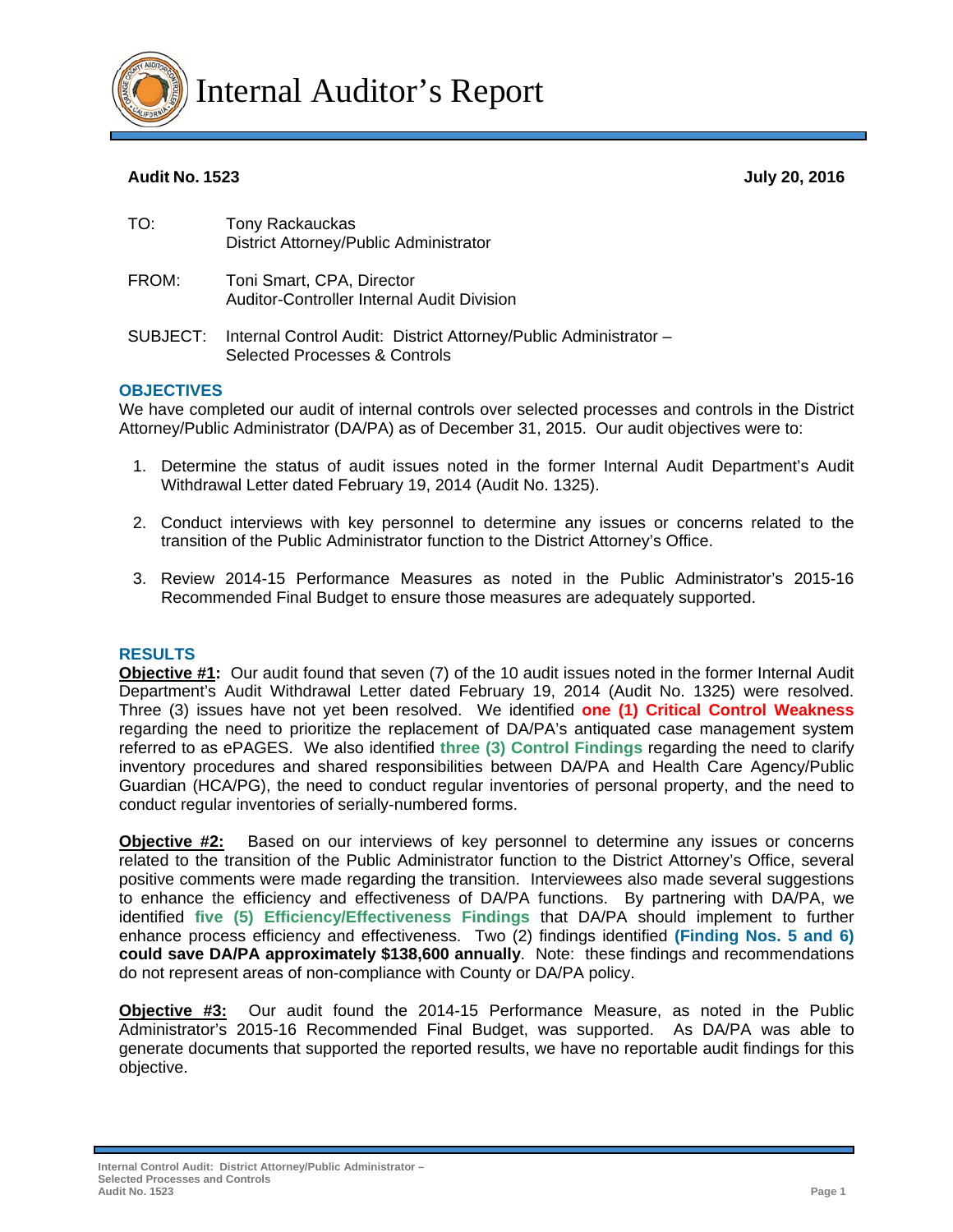![](_page_5_Picture_0.jpeg)

Internal Auditor's Report

# **BACKGROUND**

On February 4, 2014, the Board of Supervisors approved consolidation of the Office of the Public Administrator with the Office of the District Attorney. Prior to the consolidation, the Office of the Public Administrator was combined with the Public Guardian under the Public Administrator/Public Guardian Department. During that time, the former Internal Audit Department was conducting an Internal Control Audit and issued an audit withdrawal letter dated February 19, 2014 containing 10 audit issues. At that time, the Internal Audit Department had not fully audited the issues and were not aware of the plans to mitigate or address them. This audit addresses the status of those issues.

The Public Administrator is committed, when no viable alternatives exist, to compassionately and effectively protect, assist, and manage the affairs of resident decedent estates as mandated pursuant to California Probate Code sections 7601-7604.

The Public Administrator has three divisions: (1) Estate Services, (2) Personal Property, and (3) Real Property. Some key functions performed by the Public Administrator include:

- Inventory and Appraisal. Assets of a decedent which are in possession or control of the Deputy Public Administrator are inventoried and appraised accurately and timely pursuant to the Probate Code. A document is filed with the Court within 90 days of appointment as conservator or as temporary conservator of an estate. An inventory is completed by the deputy in the field then keyed into the case management system, ePAGES.
- Court Accountings. Court accountings are required to be filed with the Court. A current court accounting is filed at least annually after the PA has been appointed personal representative of a decedent's estate. The court accountings filed include an overview of the decedent's case, Department of Health Services notice, tax clearance letters, real property sales, revolving fund outstanding balances, and outstanding payment requests.
- Warehousing and Property. The responsibilities of the PA include locating, taking control, and protecting the assets of decedents. Assets are primarily stored in a warehouse and vaults at DA (one for small valuables, one for firearms only). The personal and real property belonging to the estates of decedents may be sold at periodic public auctions.

# **SCOPE AND METHODOLOGY**

Our audit was as of December 31, 2015 and included:

- 1. Follow-up to determine the status of audit issues noted in the former Internal Audit Department's Audit Withdrawal Letter dated February 19, 2014 (Audit No. 1325).
- 2. Interview key personnel to determine any issues or concerns related to the transition of the Public Administrator function to the District Attorney's Office.
- 3. Review 2014-15 Performance Measures as noted in the Public Administrator's 2015-16 Recommended Final Budget to ensure those measures are adequately supported.

**Scope Exclusions.** Our audit did not include a review of controls over cash receipt or cash disbursement transactions. Our audit did not include a detailed audit of application controls over DA/PA's case management system.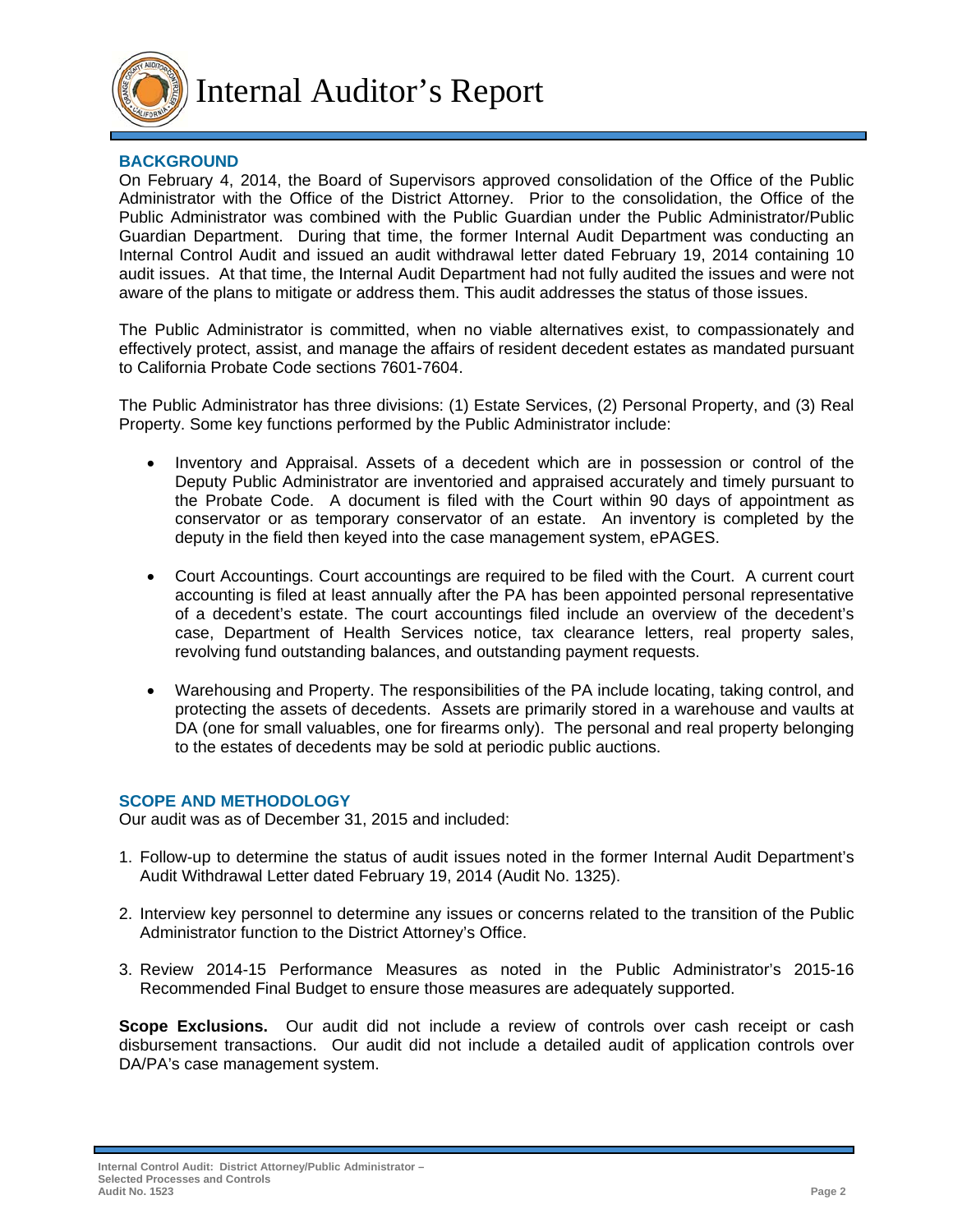![](_page_6_Picture_0.jpeg)

#### **FOLLOW-UP PROCESS**

Please note we have a structured and rigorous **Follow-Up Audit** process in response to recommendations and suggestions made by the Audit Oversight Committee (AOC) and the Board of Supervisors (BOS). Our **First Follow-Up Audit** will begin at six months from the official release of the report. A copy of all our Follow-Up Audit reports is provided to the BOS as well as to all those individuals indicated on our standard routing distribution list.

The AOC and BOS expect that audit recommendations will typically be implemented within six months and often sooner for significant and higher risk issues. Our **Second Follow-Up Audit** will begin at six months from the release of the first Follow-Up Audit report, by which time **all** audit recommendations are expected to be addressed and implemented. We bring to the AOC's attention any audit recommendations we find still not implemented or mitigated after the second Follow-Up Audit. Such open issues appear on the AOC agenda at their next scheduled meeting for discussion.

We have attached a **Follow-Up Audit Report Form**. Your department should complete this template as our audit recommendation is implemented. When we perform our first Follow-Up Audit approximately six months from the date of this report, we will need to obtain the completed form to facilitate our review.

#### **MANAGEMENT'S RESPONSIBILITIES FOR INTERNAL CONTROLS**

In accordance with the Auditor-Controller's County Accounting Manual Section S-2 Internal Control Systems: "All County departments/agencies shall maintain effective internal control systems as an integral part of their management practices. This is because management has primary responsibility for establishing and maintaining the internal control system. All levels of management must be involved in assessing and strengthening internal controls." Control systems shall be continuously evaluated by Management and weaknesses, when detected, must be promptly corrected. The criteria for evaluating an entity's internal control structure is the Committee of Sponsoring Organizations (COSO) control framework. Our Internal Control Audit enhances and complements, but does not substitute for the DA/PA's continuing emphasis on control activities and self-assessment of control risks.

# **Inherent Limitations in Any System of Internal Control**

Because of inherent limitations in any system of internal controls, errors or irregularities may nevertheless occur and not be detected. Specific examples of limitations include, but are not limited to, resource constraints, unintentional errors, management override, circumvention by collusion, and poor judgment. Also, projection of any evaluation of the system to future periods is subject to the risk that procedures may become inadequate because of changes in conditions or the degree of compliance with the procedures may deteriorate. Accordingly, our audit would not necessarily disclose all weaknesses in the DA/PA's operating procedures, accounting practices, and compliance with County policy.

The Auditor-Controller Internal Audit Division is available to partner with your staff so that they can successfully implement or mitigate difficult audit recommendations.

#### **ACKNOWLEDGEMENT**

We appreciate the courtesy extended to us by the personnel of the District Attorney/Public Administrator during our audit. If you have any questions regarding our audit, please contact me directly at 714-834-5442, or Scott Suzuki, Assistant Director at 714-834-5509.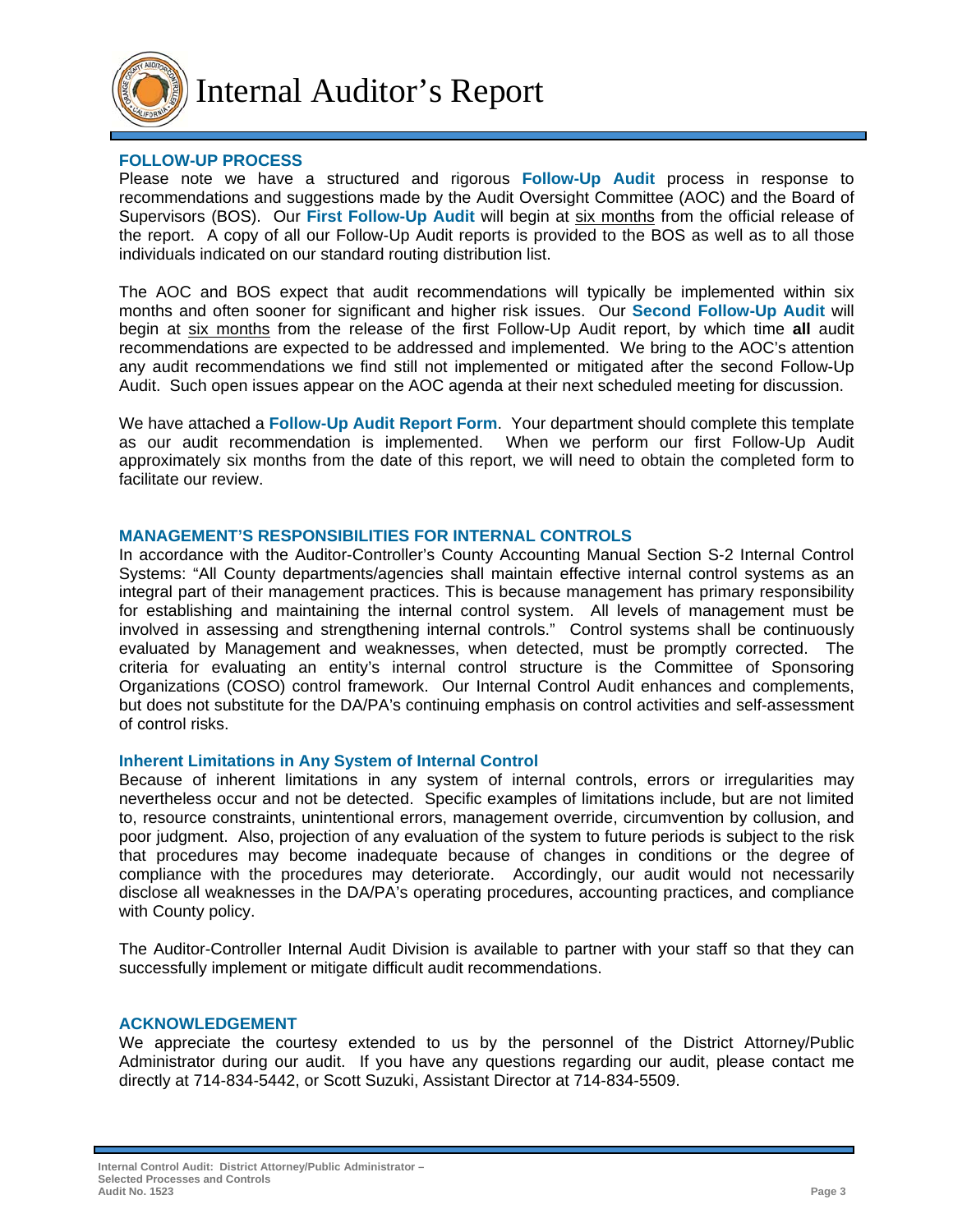![](_page_7_Picture_0.jpeg)

**Objective #1**:Follow-Up to determine the status of audit issues noted in the former Internal Audit Department's Audit Withdrawal Letter dated February 19, 2014 (Audit No. 1325).

# **RESULTS**

Our audit found that DA/PA resolved seven (7) of the 10 issues listed in the audit withdrawal letter. Based on our audit, the following is the current status of the 10 original audit issues:

|    | <b>IAD Withdrawal Letter Issue</b>                                                                                                                                                                                                                                                                                                                                                                                                                                                        | <b>Current Status</b>                                                                                                                                                                                                                                                                                                                                                                                                                                                                                                                                                                                                                              |
|----|-------------------------------------------------------------------------------------------------------------------------------------------------------------------------------------------------------------------------------------------------------------------------------------------------------------------------------------------------------------------------------------------------------------------------------------------------------------------------------------------|----------------------------------------------------------------------------------------------------------------------------------------------------------------------------------------------------------------------------------------------------------------------------------------------------------------------------------------------------------------------------------------------------------------------------------------------------------------------------------------------------------------------------------------------------------------------------------------------------------------------------------------------------|
| 1. | Information Technology - PA/PG (Public<br>Administrator/Public Guardian) uses ePAGES<br>(Enhanced Public Administrator Guardian<br>Electronic Systems) as its case management<br>and accounting application. While this system<br>helps PA/PG fulfill its responsibilities, it has<br>significant limitations requiring<br>additional<br>workarounds, and does not contain an asset<br>management module to provide data used for<br>Court Accountings and physical inventory<br>records. | Not resolved.<br>See Finding No. 1 below. (Critical Control<br><b>Weakness)</b>                                                                                                                                                                                                                                                                                                                                                                                                                                                                                                                                                                    |
|    | 2. Court Accountings - PA/PG is required by the<br>court to maintain records and fiduciary<br>accounting of all income, expenses, assets,<br>and disposition of assets through Court<br>We were informed<br>Accountings.<br>of a<br>significant backlog (about 176) in Court<br>Accounting<br>resulting<br>from<br>process<br>inefficiencies in preparing, monitoring, and<br>reviewing Court Accountings.                                                                                | Resolved.<br>DA/PA management informed us that it classifies<br>Court Accountings as "backlogged" if over one-<br>year old. We reviewed DA/PA's "Pending Formal<br>Accountings" spreadsheet and noted there are no<br>Court Accountings over one-year old.<br>Since<br>DA/PA has addressed the backlog of Court<br>Accountings, we consider this issue resolved.                                                                                                                                                                                                                                                                                   |
| 3. | Warehouse Relocation - On January 21, 2014,<br>the CEO notified PA/PG that their existing<br>warehouse space was to be vacated by March<br>1, 2014 for use by the Registrar of Voters.<br>Because the warehouse contains assets and<br>property of estates and conservatees that are<br>under the fiduciary responsibility of PA/PG, a<br>plan should be developed to protect and<br>safeguard these assets and property during<br>and after the relocation.                              | Resolved.<br>In March 2014, the warehouse for both DA/PA and<br>HCA/PG was relocated to a temporary facility<br>managed by HCA.<br>In October 2015, the<br>warehouse for both DA/PA and HCA/PG was<br>relocated to a facility managed and leased by HCA<br>at 1301 Warner Avenue in Santa Ana. DA/PA and<br>HCA/PG inventories are physically separated from<br>the HCA portion of the warehouse. DA/PA staff<br>operate the warehouse. HCA/PG bills DA/PA for<br>warehouse space and DA/PA bills HCA/PG for<br>staffing costs. Since the warehouse has been<br>successfully relocated and assets safeguarded, we<br>consider this issue resolved. |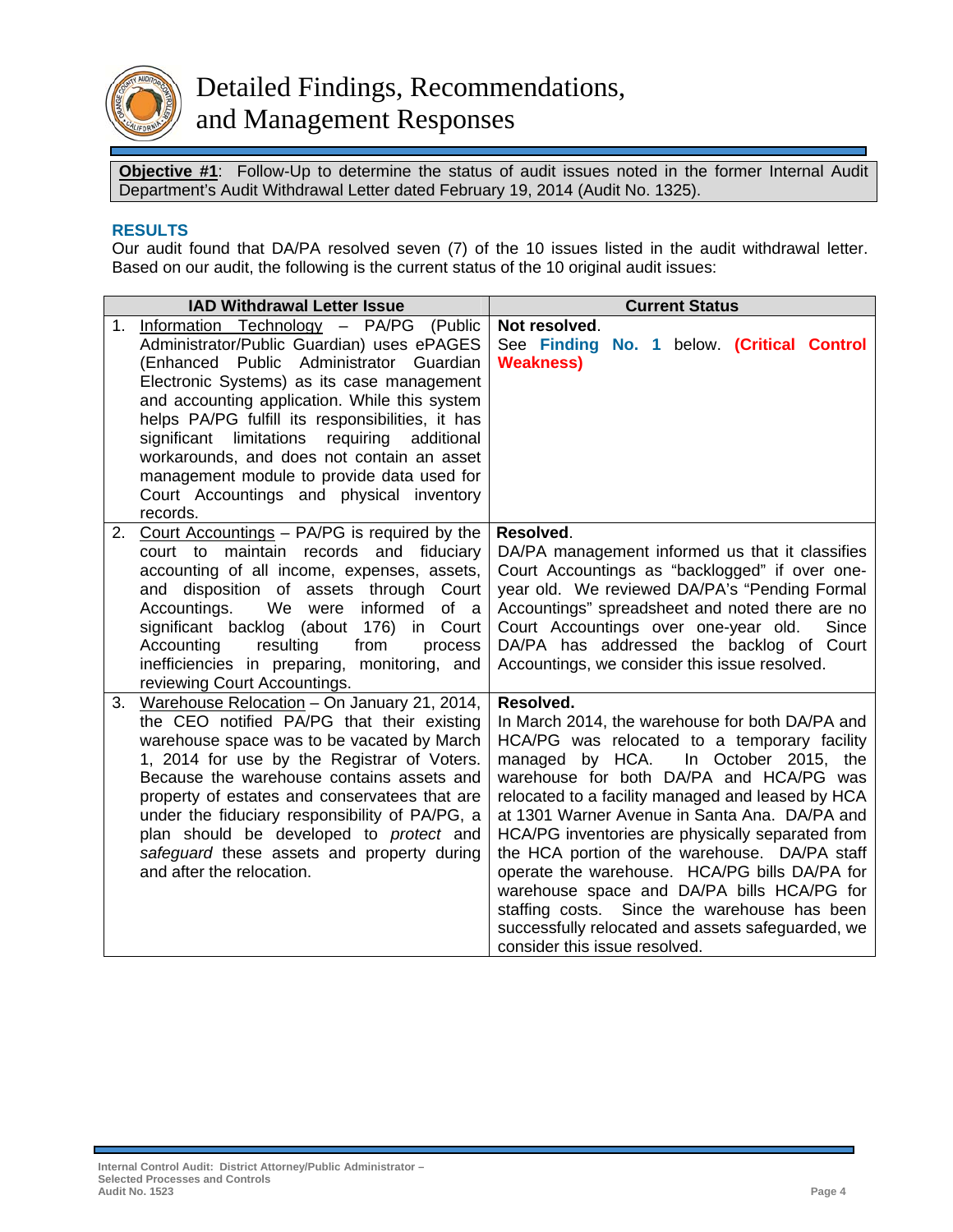![](_page_8_Picture_0.jpeg)

|    | <b>IAD Withdrawal Letter Issue</b>                                                                                                                                                                                                                                                                                                                                                                                                                                                                                                                       | <b>Current Status</b>                                                                                                                                                                                                                                                                                                                                                                                                                                                                                                                                                                                                                                                                                |
|----|----------------------------------------------------------------------------------------------------------------------------------------------------------------------------------------------------------------------------------------------------------------------------------------------------------------------------------------------------------------------------------------------------------------------------------------------------------------------------------------------------------------------------------------------------------|------------------------------------------------------------------------------------------------------------------------------------------------------------------------------------------------------------------------------------------------------------------------------------------------------------------------------------------------------------------------------------------------------------------------------------------------------------------------------------------------------------------------------------------------------------------------------------------------------------------------------------------------------------------------------------------------------|
|    | 4. Handling of Firearms - PA/PG handles and<br>stores firearms belonging to estates. We were<br>informed that the PA/PG inventory clerk was<br>responsible for receiving, disengaging and<br>storing the firearms. The inventory clerk had<br>minimal training on handling firearms. We also<br>noted firearms are maintained in a vault;<br>however, multiple staff have access to the<br>vault. Policy and procedures need to be<br>revised to require only individuals with proper                                                                    | Resolved.<br>This issue was resolved shortly after the audit<br>withdrawal letter was issued. Based on a memo<br>from the former Internal Audit Department to<br>Members of the Audit Oversight Committee dated<br>March 5, 2014, "all firearms have<br>been<br>satisfactorily inventoried and secured at the Office<br>of the District Attorney."                                                                                                                                                                                                                                                                                                                                                   |
|    | firearm training to handle and inspect firearms<br>prior to storage, and to ensure the firearms are<br>safeguarded.                                                                                                                                                                                                                                                                                                                                                                                                                                      | DA/PA<br>created a procedure entitled<br>has<br>"Managing and Inventory of Firearms" describing<br>the steps to take to manage and inventory the<br>firearms. The procedure requires only individuals<br>with proper firearm training to handle and inspect<br>firearms prior to storage. We observed the<br>firearms contained in the DA's vault. Based on<br>DA/PA's records, there were 79 firearms related to<br>DA/PA and HCA/PG cases in DA's possession.<br>Since the DA/PA maintains all firearms for DA/PA<br>and HCA/PG, a policy and procedure has been<br>created regarding managing and inventorying<br>firearms, and the firearms are safeguarded, we<br>consider this issue resolved. |
| 5. | Policies and Procedures - PA/PG's policy and<br>procedure manual is outdated, and efforts are<br>underway to update the written documentation.<br>The department has drafted revisions to<br>sections of the manual, but these revisions<br>have yet not been approved by management<br>and made available to all employees.                                                                                                                                                                                                                             | Resolved.<br>DA/PA has recently created or revised key policies<br>and procedures including procedures regarding<br>Inventory & Appraisal, Court Accountings, Real<br>Personal<br>Property,<br>Property,<br>and<br>Firearm<br>Handling. Since policies and procedures have<br>been created or revised, we consider this issue<br>resolved.                                                                                                                                                                                                                                                                                                                                                           |
| 6. | Physical Inventory Count - PA/PG's most<br>recent count of personal property stored in the<br>warehouse occurred in November 2011. The<br>estate inventory clerk with custody and access<br>to estate properly led the physical inventory<br>counts and controlled the perpetual inventory<br>records. Physical inventory counts could not<br>be reconciled to the estate records in ePAGES<br>due to the absence of an asset management<br>module, and the results of the physical<br>inventory counts were not reviewed and<br>approved by management. | Not resolved.<br>See Finding Nos. 2 and 3 below. (Control<br><b>Findings)</b>                                                                                                                                                                                                                                                                                                                                                                                                                                                                                                                                                                                                                        |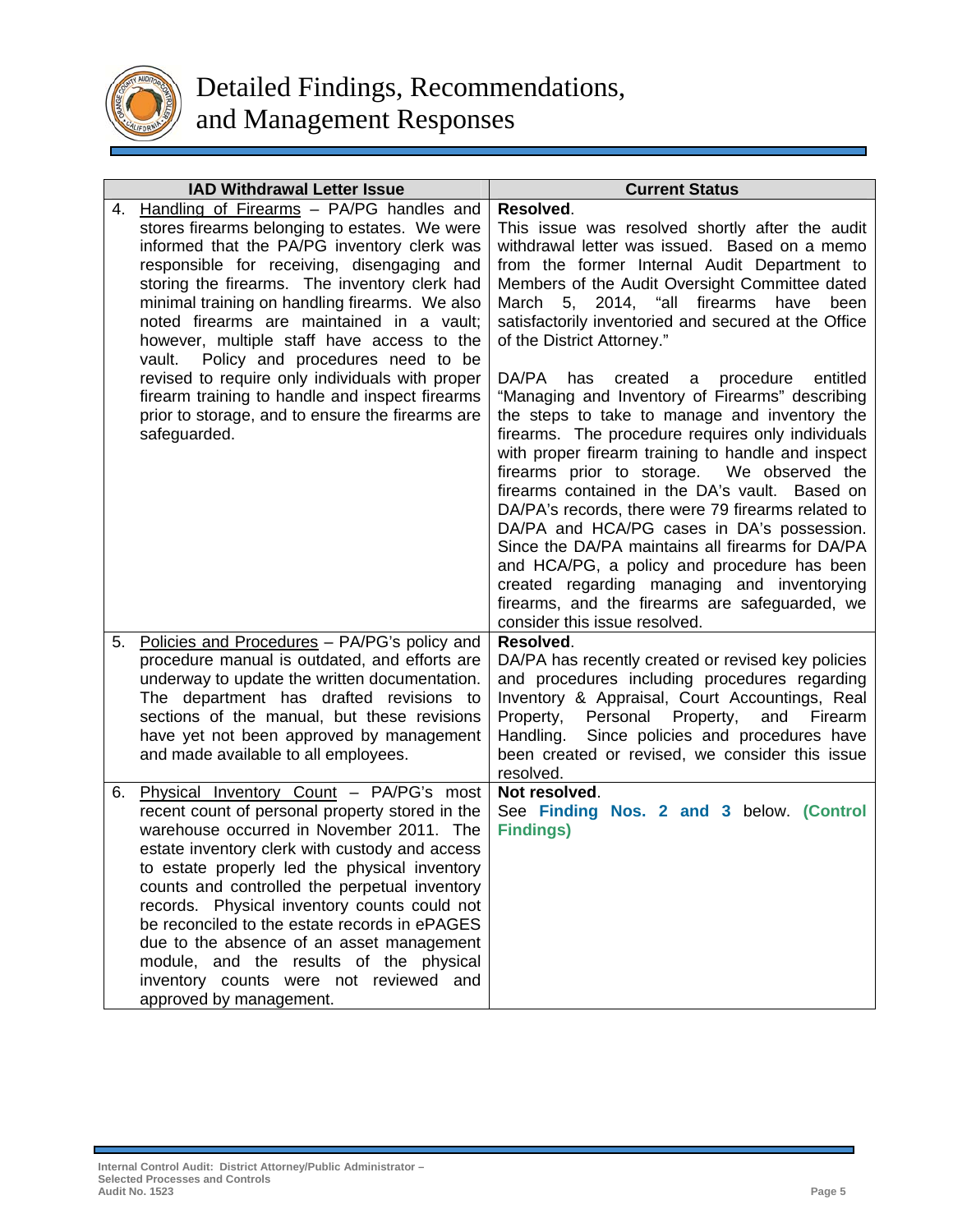![](_page_9_Picture_0.jpeg)

|    | <b>IAD Withdrawal Letter Issue</b>                                                                                                                                                                                                                                                                                                                                                                                                                              | <b>Current Status</b>                                                                                                                                                                                                                                                                                                                                                                                                                                                                                                                                                                                                                                                                                                                                                                                                                                                                                                                                                                                                                                                                                    |
|----|-----------------------------------------------------------------------------------------------------------------------------------------------------------------------------------------------------------------------------------------------------------------------------------------------------------------------------------------------------------------------------------------------------------------------------------------------------------------|----------------------------------------------------------------------------------------------------------------------------------------------------------------------------------------------------------------------------------------------------------------------------------------------------------------------------------------------------------------------------------------------------------------------------------------------------------------------------------------------------------------------------------------------------------------------------------------------------------------------------------------------------------------------------------------------------------------------------------------------------------------------------------------------------------------------------------------------------------------------------------------------------------------------------------------------------------------------------------------------------------------------------------------------------------------------------------------------------------|
|    | 7. Safe and Vault - PA/PG stores money,<br>valuables, records, and documents belonging<br>to estates in a safe and vault.<br>We were<br>informed that PA/PG does not keep a record to<br>show the date the combination last was<br>changed and names of persons knowing the<br>combination.<br>We<br>noted<br>present<br>the<br>combination was not changed after individuals<br>the<br>knowledge of<br>combination<br>having<br>separated from the department. | Resolved.<br>DA/PA created a policy and procedure for "Vault<br>and Daily Cabinet Storage Access Controls." The<br>procedure states that when an employee "no<br>longer assumes the responsibilities for which vault<br>and daily storage was granted, or is no longer<br>employed with the Public Administrator, within 30<br>days staff will request recalibration of vault<br>combination and replace combination lock on<br>cabinet." It also states "the Accounting Manager<br>will create and maintain a report showing<br>the<br>employees<br>that<br>have<br>knowledge<br>of<br>combinations to the vault and day safe report will<br>be updated when an employee joins or separates<br>from the accounting unit."<br>PA staff moved to the DA building in September<br>2015. In October 2015, the vault combination was<br>recalibrated.<br>DA/PA Accounting maintains a<br>of<br>the<br>last<br>combination<br>written<br>record<br>changes/calibrations and notes the names of staff<br>who have the combination. No DA/PA staff have<br>left the department since the vault was recalibrated |
| 8. | Serially Numbered Forms - PA/PG issues<br>handwritten<br>cash<br>receipts<br>and<br>property<br>Inventory & Appraisal forms on<br>serially<br>numbered documents. These are considered<br>critical business forms because there is<br>potential monetary value associated with them                                                                                                                                                                             | in October 2015.<br>Since a procedure was created regarding<br>combination changes when an employee is no<br>longer with the DA/PA, and since a report was<br>created to record the names of staff that have<br>knowledge of the vault and day safe, we consider<br>this issue resolved.<br>Not resolved.<br>See Finding No. 4 below. (Control Finding)                                                                                                                                                                                                                                                                                                                                                                                                                                                                                                                                                                                                                                                                                                                                                  |
|    | due to their nature. As such, physical controls<br>are required over these documents to prevent<br>unauthorized acquisition, use, or disposition.<br>We were informed that the blank serially<br>numbered documents have not been subject to<br>independent<br>physical inventory and<br>an<br>reconciliation with the respective inventory<br>records.                                                                                                         |                                                                                                                                                                                                                                                                                                                                                                                                                                                                                                                                                                                                                                                                                                                                                                                                                                                                                                                                                                                                                                                                                                          |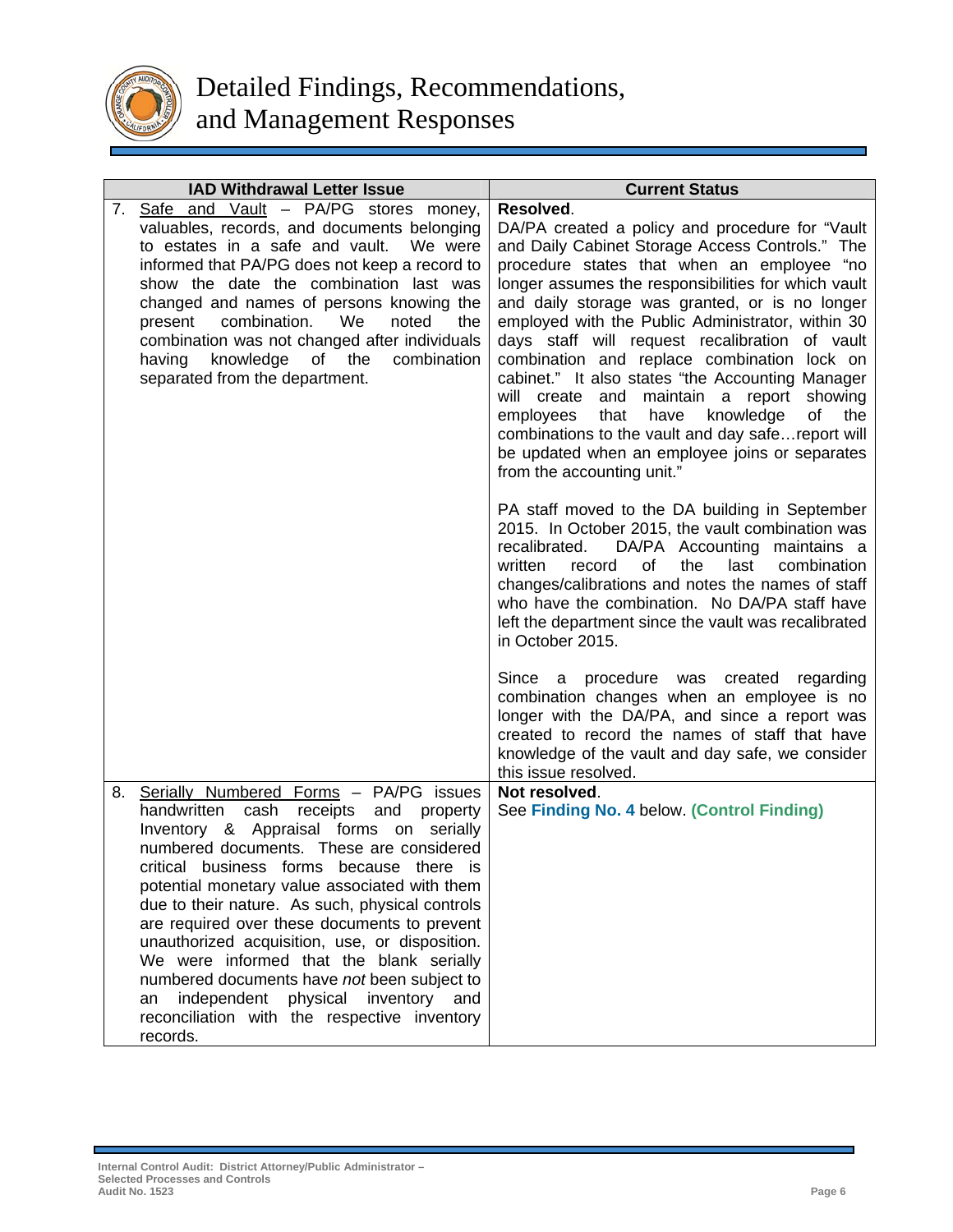![](_page_10_Picture_0.jpeg)

| <b>IAD Withdrawal Letter Issue</b>                                            | <b>Current Status</b>                                                                     |
|-------------------------------------------------------------------------------|-------------------------------------------------------------------------------------------|
| 9.<br>Signature Authorization for Payments<br>$\overline{\phantom{m}}$        | Resolved.                                                                                 |
| procedures require<br>PA/PG<br>Department                                     | The authorized signature list is maintained in a                                          |
| maintain<br>Accounting<br>to<br>signature<br>a                                | shared drive available to all Accounting staff.                                           |
| authorization list of all Deputies authorized to                              | Accounting staff review the list prior to processing                                      |
| approve invoices and payment requests on                                      | payments (compare signature on authorized list to                                         |
| behalf of their clients. Accounting is to use the                             | signature on payment request). The authorized                                             |
| list to verify the propriety of the signatures as                             | signature list was created shortly after DA/PA staff                                      |
| needed. We<br>noted that<br>the signature                                     | physically moved to the DA building. Because the                                          |
| authorization<br>list<br>maintained<br>is.<br>in.                             | signature list is available to and used by                                                |
| Administration<br>and is not maintained<br>in.                                | Accounting staff prior to processing payments, we                                         |
| Accounting.                                                                   | consider this issue resolved.                                                             |
| 10. Outstanding Payment Requests - PA/PG                                      | Resolved.                                                                                 |
| Deputies make payment requests on behalf of                                   | DA/PA recently created a policy and procedure                                             |
| their clients through ePAGES and forward the                                  | regarding "Closing of Unapproved Payment                                                  |
| supporting documentation to Accounting for                                    | Requests" which states that "any unapproved                                               |
| processing. The payment requests are                                          | payment transactions will be automatically closed                                         |
| entered into ePAGES and are closed by                                         | after 6 months."                                                                          |
| Accounting after a payment is processed. As                                   |                                                                                           |
| January 30, 2014, ePAGES shows<br>of<br>approximately 650 outstanding payment | We reviewed a report from ePAGES showing                                                  |
| requests totaling about \$490,000. We were                                    | outstanding unapproved payment requests as of<br>February 2016. There were no outstanding |
| told most of these have been paid, and we                                     | unapproved payment requests over 6 months old.                                            |
| found there is no process in place to                                         | Therefore, we consider this issue resolved.                                               |
| outstanding<br>periodically review<br>payment                                 |                                                                                           |
| requests to close them out.                                                   |                                                                                           |
|                                                                               |                                                                                           |

# **Finding No. 1 – Obsolete Case Management System (ePAGES) (Critical Control Weakness)**

#### **Overview**

DA/PA uses ePAGES (Enhanced Public Administrator Guardian Electronic System) as its case management and accounting application. Cash receipts and disbursements are input and processed through ePAGES. ePAGES is a stand-alone application with no interfaces to other systems; however, cash receipt and disbursement information from ePAGES is regularly uploaded into the Auditor-Controller's General Ledger. ePAGES resides on DA/PAs local area network and is maintained by Health Care Agency/Public Guardian's Information Technology (IT) Section.

DA/PA continues to use the antiquated case management system, ePAGES, and the following items were noted:

- DA/PA is not able to quantify the dollar amount of Court Accountings processed during the year because ePAGES does not contain an asset management module. Current and final Court Accountings are required to be filed with the court and include a case overview, Department of Health Services notice, tax clearance letters, real property sales, revolving fund outstanding balances, and outstanding payment requests.
- DA/PA is not able to reconcile its physical inventory records because of the lack of an asset management module (assets of decedents are not recorded in ePAGES). They would have to reconcile to each individual Property Inventory Sheet, which is not feasible. As a result, assets are tracked manually on Excel spreadsheets.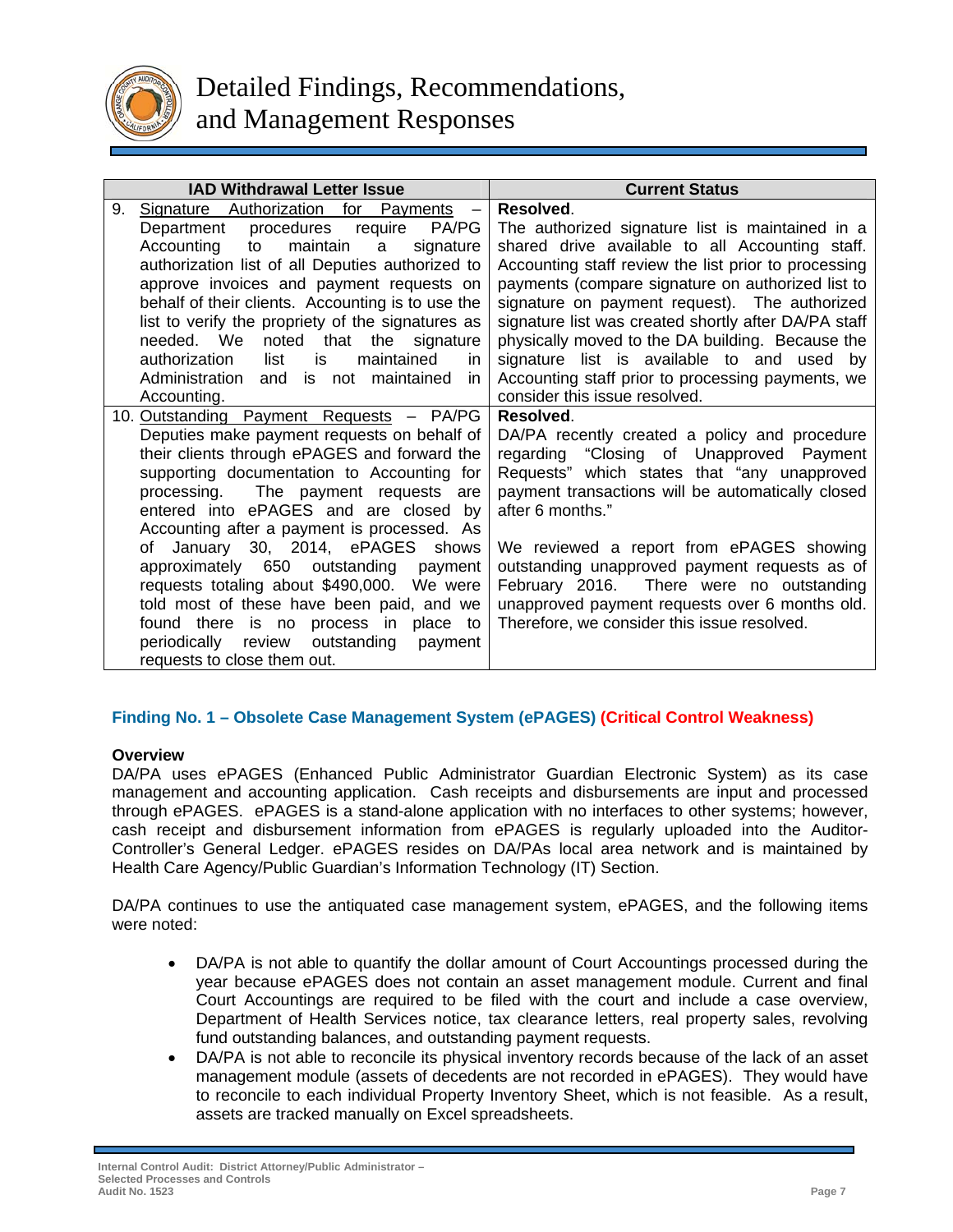![](_page_11_Picture_0.jpeg)

- ePAGES is increasingly unreliable with weekly outages. System failure problems occur sometimes more than once a week.
- There is no automated workflow process in ePAGES. Currently, documents are printed and manually routed for approval.
- ePAGES does not have the capability to report historical data regarding open and closed cases.

As part of our audit, we considered application findings identified during a 2005 audit of the former Public Administrator/Public Guardian Department (Audit No. 2528) regarding ePAGES that were going to be addressed in a future system upgrade or replacement; however, the upgrade or replacement has not yet occurred. The following is a listing of the issues identified in that audit which remain unresolved:

# **Data Processing Issues**

- A lack of input controls has reportedly caused data integrity issues in case management (when an employee enters case information, there is no systematic controls to validate the integrity, completeness, and accuracy of the data).
- The vendor no longer supports ePAGES and it cannot be upgraded as PA/PG does not possess the application's source code.
- IT support documentation for the application is not available.
- The system has an unacceptable rate of downtime.
- ePAGES does not perform property inventory tracking, a function that is critical to PA/PG.

# **Audit Trails**

 ePAGES does not have audit trails that record user activity in an unalterable form. There are no security logs that record invalid log-on attempts and other security breaches.

# **Logical Security**

ePAGES does not have commonly found security features that:

- Lock a user account out after a preset number of incorrect passwords have been entered.
- Automatically log-off the application after a period of user inactivity.
- Ensure passwords are controlled by the users (passwords are controlled by the IT Manager).
- Limit password reuse and requires periodic password changes.
- Encrypt the password database.

Furthermore, ePAGES was evaluated during a 2016 Grand Jury audit of the Public Administrator/Public Guardian functions ("Changing of the Guardian: Life After Reorganization of the Public Administrator and Public Guardian Offices"), the following findings were noted regarding ePAGES:

- The E-CMDS case management system (ePAGES) is antiquated, unreliable, does not have the ability to quickly and accurately cull reliable data, and does not meet the current business needs of the Public Administrator/Public Guardian deputies. Although there have been several attempts to replace the current E-CMDS, each has failed to produce tangible results.
- The Public Administrator's Office is considering pursuing the purchase of a case management system that will be completely separate from whatever case management system the Public Guardian pursues, which has the potential to result in fragmented communication and duplicative processes when cases are handed over from the Public Guardian to the Public Administrator.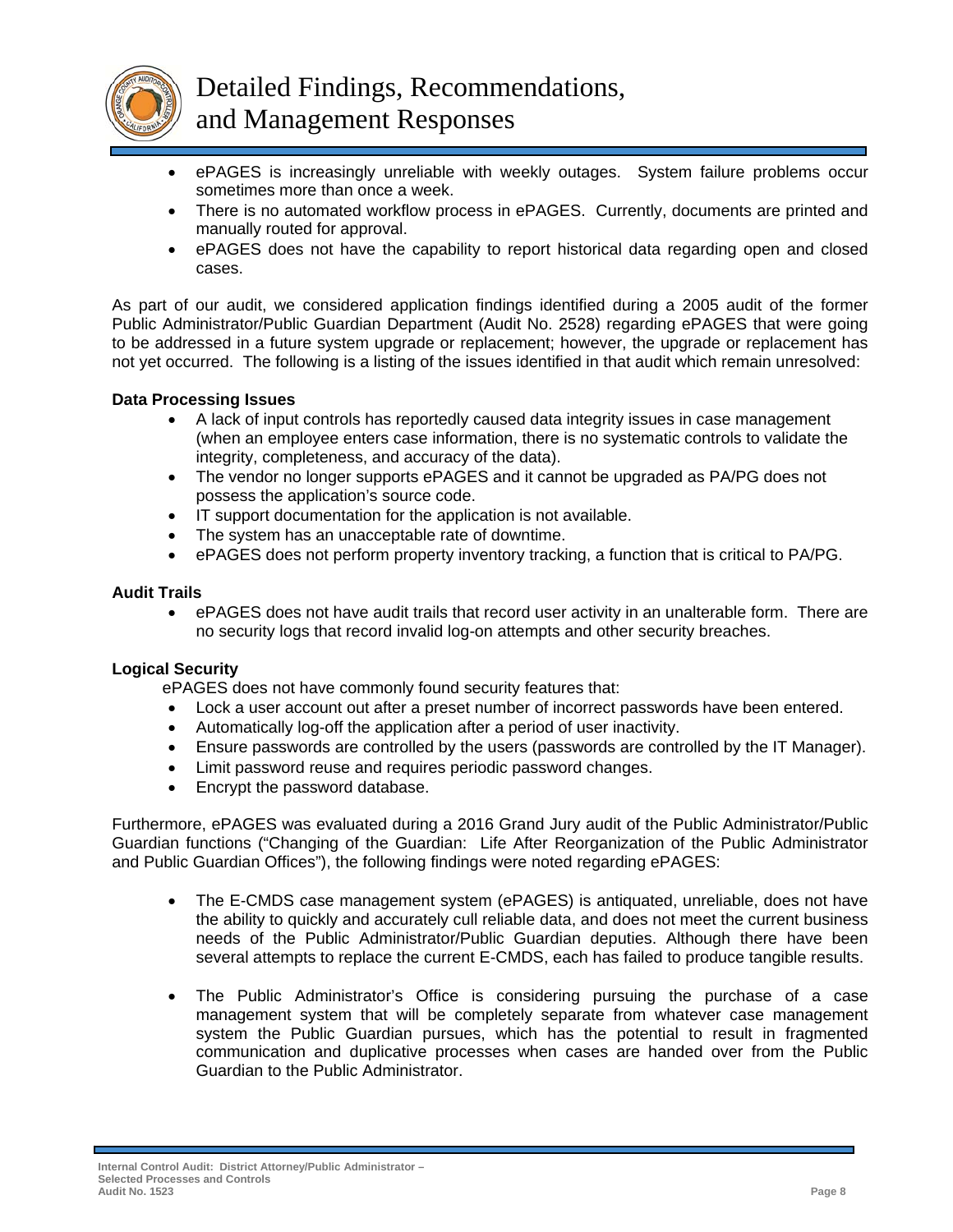![](_page_12_Picture_0.jpeg)

Detailed Findings, Recommendations, and Management Responses

# **Status of Replacement**

The former PA/PG attempted a system replacement implementation in 2011. In November 2011, the implementation was canceled because of concerns with the contractor's ability to complete the project in a timely and satisfactory manner.

Currently, DA/PA is working together with HCA/PG to upgrade ePAGES. In May 2016, management from both departments attended a presentation by the vendor that created ePAGES. The ePAGES vendor indicated an upgraded version of ePAGES would not allow for an asset management module. As a result, DA/PA is considering implementing either (1) a barcoding system or (2) working with HCA/PG and HCA Information Technology to utilize an existing asset management module currently in use by HCA that can be linked to the upgraded ePAGES system for inventory tracking purposes.

# **Recommendation No. 1**:

We recommend DA/PA prioritize the replacement or upgrade of ePAGES. The replacement system must address compliance requirements to avoid potential court penalties and to enhance DA/PA operational efficiencies. Application controls must be adequate to ensure the completeness and accuracy of system information. We also recommend DA/PA implement a mechanism for inventory tracking purposes.

#### **District Attorney/Public Administrator Management Response:**

**Concur**. The Request for Proposal created by HCA/PG to replace the ePAGES failed. The DA/PA is currently working with HCA/PG to determine if ePAGES can be upgraded by the original vendor. In addition, DA/PA is engaged in research to determine if a DA/PA-based, separate, out-of-the-box system to replace the obsolete ePAGES system is a more cost effective and efficient solution for DA/PA. Funding for the ePAGES replacement system is included in CEO's FY 2016-17 Adopted Budget under Budget Control 038. Anticipated completion date is approximately nine (9) months.

# **Finding No. 2 – Physical Inventories of Personal Property (Control Finding)**

The responsibilities of the DA/PA include locating, taking control, and protecting the assets of decedents. Assets are primarily stored in an offsite warehouse and vaults at the DA/PA office. We found the following regarding inventories of personal property:

- 1. **DA/PA warehouse assets**. An inventory was conducted in February 2015. This was the first inventory of the warehouse containing DA/PA assets since the 2014 merger. Warehouse merchandise has not been inventoried since. HCA/PG assets were not inventoried at this time as staff was unclear as to whether HCA/PG assets needed to be included in the inventory (See **Finding No. 3** below).
- 2. **HCA/PG warehouse assets**. An inventory was conducted in February 2016. This was the first inventory of the warehouse containing HCA/PG assets since the 2014 merger.
- 3. **Vault valuables**. An inventory was conducted in January 2016. This was the first inventory of the vault containing valuables since the 2014 merger.
- 4. **Vault firearms**. An inventory was conducted in March 2016. This was the first inventory of the vault containing firearms since the 2014 merger.

Prior to the merger in 2014, the most recent inventory for both PA and PG was conducted in 2011.

In addition, the physical inventory counts were not reconciled to the estate records in ePAGES because ePAGES does not have an asset management module (see **Finding No. 1**). Performing periodic inventories on selected valuable items reduces the risk of theft or loss of property and assets.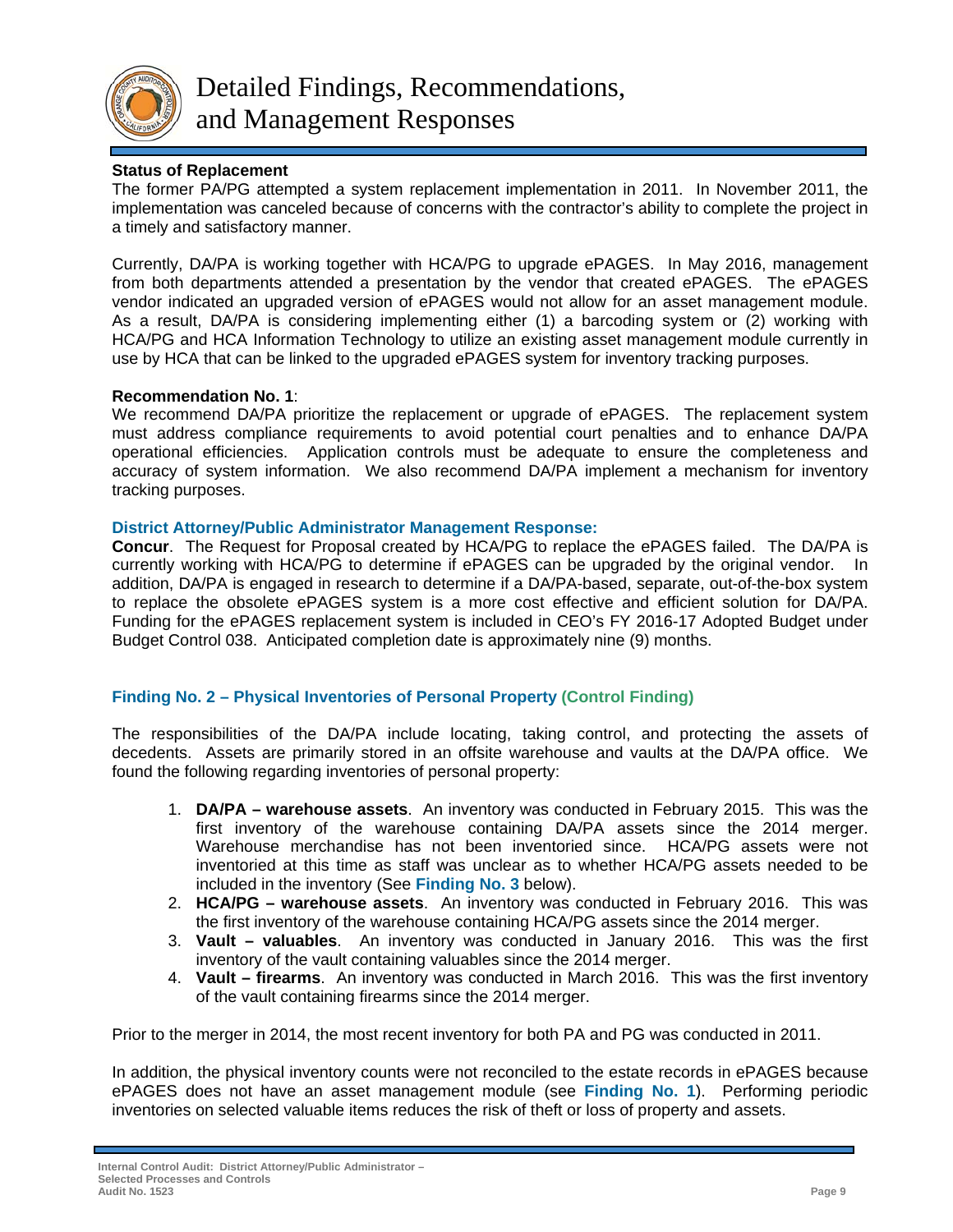![](_page_13_Picture_0.jpeg)

# **Recommendation No. 2**:

We recommend DA/PA determine an appropriate frequency of physical inventory counts and perform and document physical periodic inventories of property that is valuable and/or susceptible to theft.

#### **District Attorney/Public Administrator Management Response:**

**Concur**. The DA/PA has already implemented this recommendation. The physical inventory of personal property will continue to be performed semi-annually (vault) and annually (warehouse/automobiles/firearms).

# **Finding No. 3 – Memorandum of Understanding for Joint Processes with HCA/PG (Control Finding)**

DA/PA works in partnership with HCA/PG in two key areas:

- Real property services DA/PA and HCA/PG share a real estate broker that is responsible for sales of real property owned by DA/PA decedents and HCA/PG conservatees.
- Personal property services DA/PA and HCA/PG clients' personal property is maintained in a warehouse facility managed by HCA/PG and staffed by DA/PA staff.

DA/PA has recently revised its procedures for real property and personal property services; however, the procedures do not describe shared responsibilities between DA/PA and HCA/PG in areas such as responsibilities for conducting physical inventory counts, interdepartmental billing for warehouse rent, or staff costs for both real property and personal property services.

#### **Recommendation No. 3**:

We recommend DA/PA work with HCA/PG to develop an MOU describing the shared responsibilities in the areas of real and personal property services.

# **District Attorney/Public Administrator Management Response:**

**Concur**. The DA/PA is currently working in conjunction with HCA/PG in the development of an MOU describing the shared responsibilities in the areas of real and personal property services. Anticipated completion date is approximately three (3) months.

# **Finding No. 4 – Inventories of Serially-Numbered Forms (Control Finding)**

DA/PA issues handwritten cash receipt forms and prepares property inventory forms on serially numbered documents. These are considered critical business forms because there is a potential monetary value associated with them due to their nature. As such, physical controls are required over these documents to prevent unauthorized acquisition, use, or disposition.

Blank handwritten cash receipt forms and property inventory forms were not subject to an independent physical inventory and reconciliation with the respective inventory records until April 2016 (during the audit).

Periodic inventories should be documented and be conducted in a frequency determined by management. Records of the inventories should be retained for audit. The absence of periodic counts of critical business forms and comparison to control records increases the risk of theft, loss, or unauthorized use of serially number documents.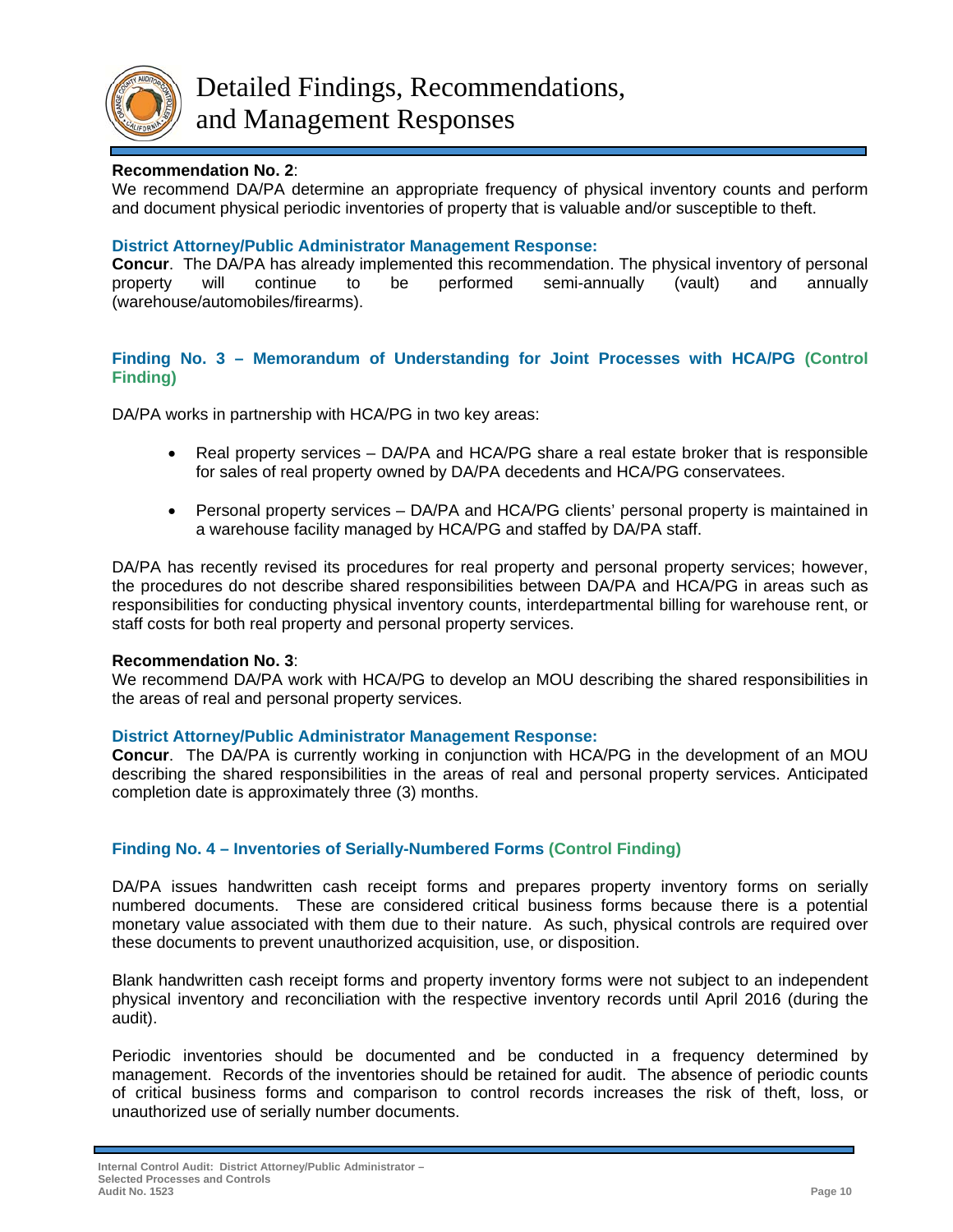![](_page_14_Picture_0.jpeg)

# **Recommendation No. 4**:

We recommend DA/PA perform documented, periodic physical inventories of unused handwritten cash receipt forms and property inventory forms.

# **District Attorney/Public Administrator Management Response:**

**Concur**. The DA/PA has already implemented this recommendation. The physical inventories of unused handwritten cash receipt forms and property inventory forms are performed semi-annually.

**Objective #2**:Conduct interviews with key personnel to determine any issues or concerns related to the transition of the Public Administrator function to the District Attorney's Office.

# **RESULTS**

We interviewed DA/PA staff from various levels regarding any issues or concerns related to the transition of the PA to the DA's office. Based on the interviews, the following common responses were given to the question "what is working well?"

- $\checkmark$  All firearms in possession of DA/PA and HCA/PG are now securely stored in a vault at the DA/PA's Office.
- $\checkmark$  DA/PA staff, including Deputies, Property Clerks, and Accounting staff work well together. They are now physically located in the same room, which makes case processing more efficient.
- $\checkmark$  Morale has improved since the transition.
- $\checkmark$  There are good relationships and strong communication between management and staff.
- $\checkmark$  There is strong support from County Counsel.
- $\checkmark$  DA/PA is considering performing a job classification study to ensure all DA/PA staff are properly classified.

Based on the interviews, we identified opportunities where DA/PA can further enhance its efficiency and effectiveness in its operations. The following common responses were given to the questions "what are transitional issues that are pending?" and "is there anything in the Public Administrator process that can be improved?"

- ePAGES is old, unreliable, and requires replacement (see **Finding No. 1** above).
- Having in-house County Counsel would increase efficiency and decrease costs (see **Finding No. 5** below).
- $\checkmark$  Obtaining a "Medallion Guarantee Transfer Stamp" would increase efficiency by reducing the time required to liquidate decedents securities (see **Finding No. 6** below).
- Expanding the potential witness pool to ensure witnesses are always available (see **Finding No. 7** below).
- $\checkmark$  There is a need for more succession planning (See **Finding No. 8** below).
- $\checkmark$  It would be beneficial to increase staff participation in the California Association of Public Administrators, Public Guardians and Public Conservators (See **Finding No. 9** below).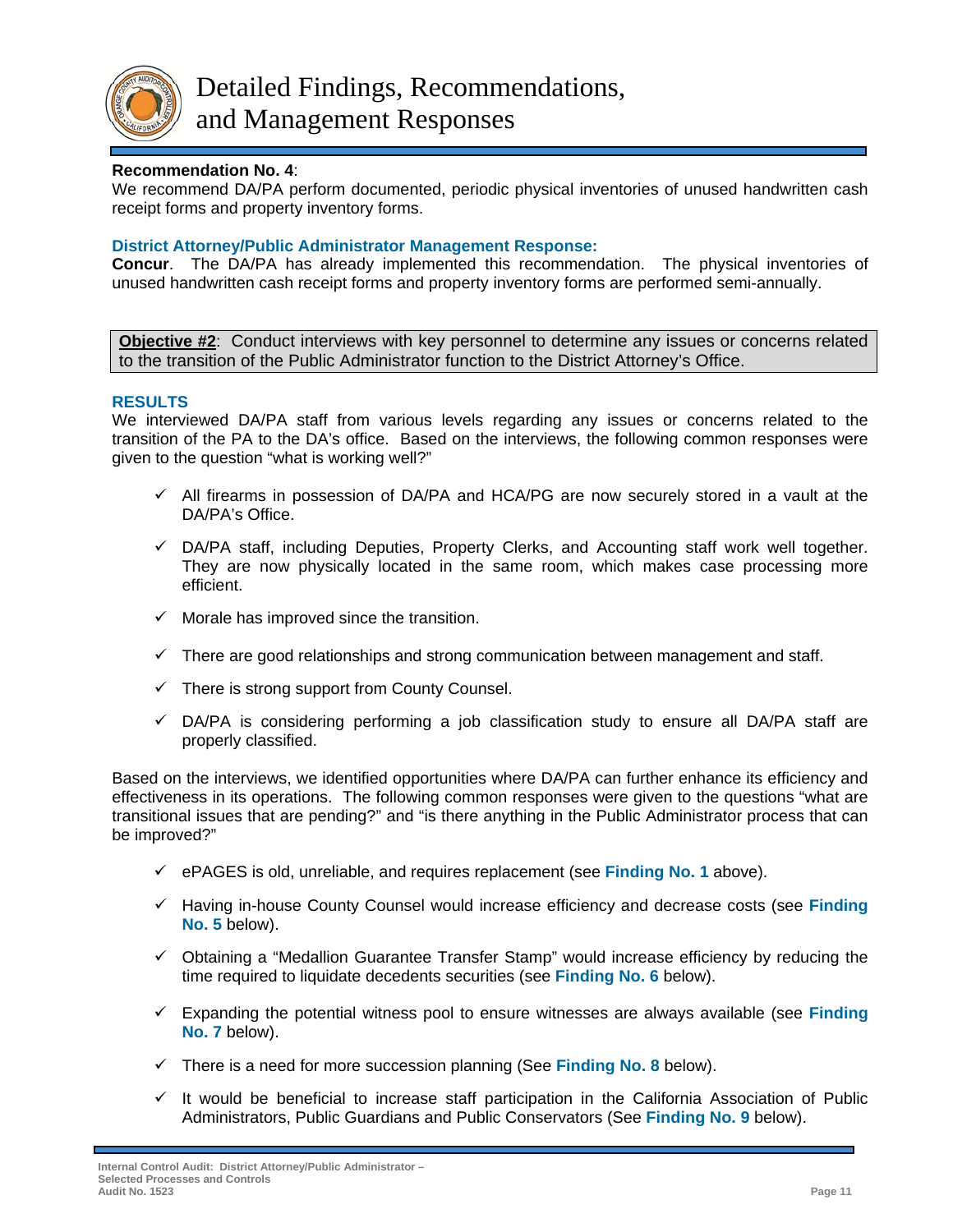![](_page_15_Picture_0.jpeg)

Through the interviews, we identified the following **five (5) Efficiency/Effectiveness Findings** that DA/PA should implement to further enhance process efficiency and effectiveness. Note: these findings and recommendations do not represent areas of non-compliance with County and DA/PA policy.

# **Finding No. 5 – County Counsel Staff Onsite (Efficiency/Effectiveness Finding)**

County Counsel provides legal services to the DA/PA from County Counsel's 10 Civic Center Plaza location. We were informed by DA/PA management that it would be more efficient and cost-effective to have the County Counsel staff stationed at the DA's Office (401 Civic Center Drive West).

DA/PA should pursue the most efficient and cost-effective way to obtain County Counsel services. DA/PA management believe petitions would be executed sooner and cases would be processed quicker with County Counsel staff onsite.

DA/PA management stated it would cost about \$500,000 for two full-time dedicated County Counsel staff. Last FY, DA/PA was billed over \$625,000 for County Counsel services. **This could save DA/PA approximately \$125,000 annually** and would increase availability of County Counsel staff.

#### **Recommendation No. 5**:

We recommend DA/PA evaluate the benefit of having one or two full-time County Counsel staff stationed at the DA/PA office.

#### **District Attorney/Public Administrator Management Response:**

**Concur**. The DA/PA will be working in conjunction with the Office of County Counsel to evaluate the benefit and cost-effectiveness of having County Counsel staff stationed at the DA/PA office location to increase the case resolution efficiency. Anticipated completion date is approximately six (6) months.

# **Finding No. 6 – Medallion Guarantee Transfer Stamp (Efficiency/Effectiveness Finding)**

DA/PA's responsibilities include selling marketable securities on behalf of its clients. When selling a security, DA/PA staff must go to the County's bank to obtain the required "Medallion Guarantee Transfer Stamp." This stamp is a guarantee by the transferring institution that the signature is genuine and the financial institution accepts liability for any forgery. The stamp is required and the County currently does not own such a stamp. As such, the average time it takes DA/PA staff to obtain the stamp is approximately six hours. Approximately 50 stamps are obtained annually, resulting in an estimated cost of \$16,000 annually (\$16,000 / (50 stamps  $X$  six hours) = \$53.33 per hour average staff rate).

The County may purchase the stamp which would cost approximately \$2,400 annually and reduce the staff time from obtaining the stamp at the County's bank. **This could save DA/PA approximately \$13,600 annually.** Other intangible savings would occur as a result of obtaining the stamp. For example, costs for legal services caused by appearing on continuance and other related hearings that sometimes result from medallion driven delays would be reduced. Cases would not encounter delays in completion caused by the bank, resulting in a positive benefit in terms of more efficient service to the public, the heirs, family members, and beneficiaries of estates.

DA/PA is currently working with the Treasurer-Tax Collector (T-TC) to purchase the stamp. The T-TC would maintain the stamp.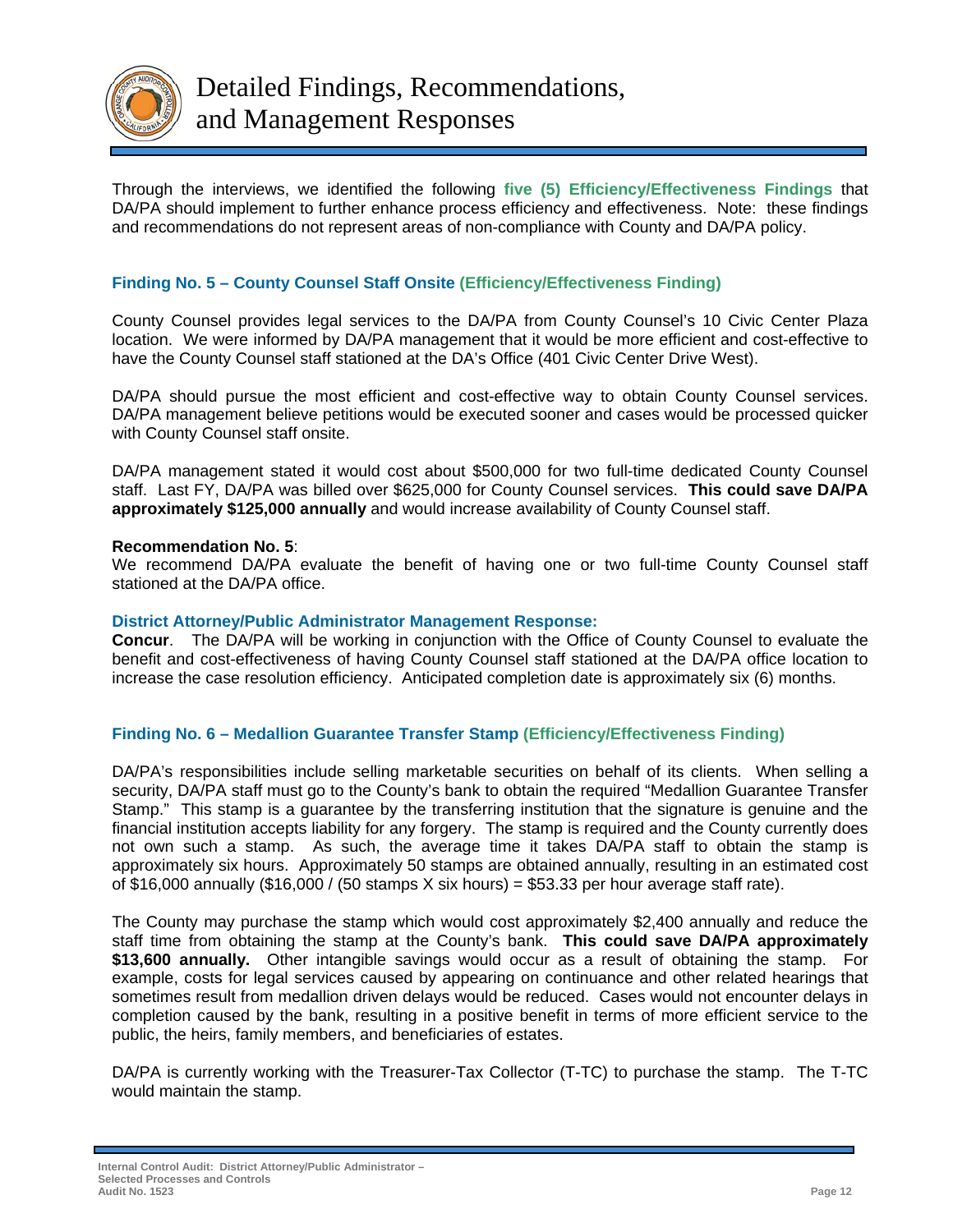![](_page_16_Picture_0.jpeg)

#### **Recommendation No. 6**:

We recommend DA/PA continue to work with the T-TC to acquire a "Medallion Guarantee Transfer Stamp."

#### **District Attorney/Public Administrator Management Response:**

**Concur**. The DA/PA is currently working in conjunction with T-TC on the Medallion Guarantee Transfer Stamp contract and plan to file an Agenda Staff Report to obtain Board approval on the execution of the contract and for T-TC to provide Medallion Guarantee Transfer Stamp services to DA/PA, HCA/PG, County Counsel, and other county agencies needing a medallion guarantee stamp to transfer securities. Anticipated completion date is approximately three (3) months.

# **Finding No. 7 – Witness Pool (Efficiency/Effectiveness Finding)**

DA/PA staff must complete a "Property Inventory Form" document for each of its clients which lists the property collected. The Property Inventory Form must be completed by the DA/PA deputy with an independent witness present. Both must sign the form. There is a small pool of witnesses that are available to serve as a witness at any given time. Having a small pool of witnesses increases the risk that witnesses will not be available when needed.

DA/PA staff feel if they had a larger pool of potential witnesses (possibly using retired DA/PA investigators), this would ensure witnesses are always available for form completion.

#### **Recommendation No. 7**:

We recommend DA/PA evaluate the benefit of expanding the pool of potential witnesses.

#### **District Attorney/Public Administrator Management Response:**

**Concur**. The DA/PA has already implemented this recommendation by recruiting additional independent witnesses for use on a rotation basis.

# **Finding No. 8 – Succession Planning (Efficiency/Effectiveness Finding)**

Several DA/PA staff informed us of the need for continued succession planning as there are some longterm deputized staff who could be retiring in the near future. Long-term deputized staff have extensive knowledge of DA/PA operations and their potential retirements create the need for succession planning. Some DA/PA staff have participated in cross-training to address this issue.

Strong succession planning will ensure when key members of staff retire over the next few years, they will be succeeded by qualified employees with the skills, knowledge, and abilities required to continue the DA/PA's mission.

#### **Recommendation No. 8**:

We recommend DA/PA continue its succession planning and ensure that other individuals are trained to perform the duties of retiring staff.

#### **District Attorney/Public Administrator Management Response:**

**Concur**. The DA/PA has already implemented this recommendation. Experienced staff is being encouraged to share their knowledge formally with other newer staff, and meetings are held to promote group engagement in legal and program issues. Management is engaged in making sure institutional knowledge is preserved and staff development occurs.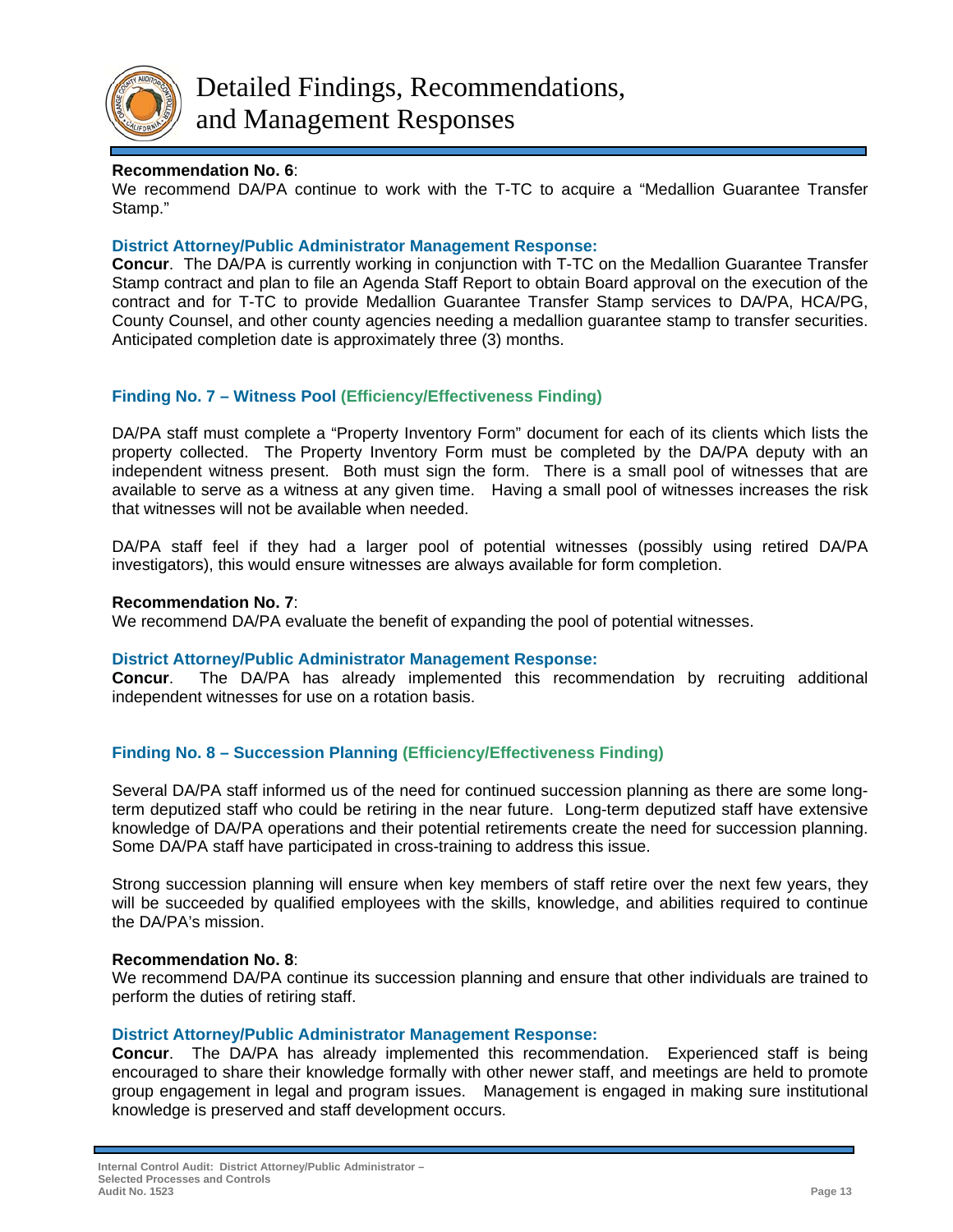![](_page_17_Picture_0.jpeg)

# **Finding No. 9 – California Association of PAs, PGs, and PCs (Efficiency/Effectiveness Finding)**

The California Association of Public Administrators, Public Guardians, and Public Conservators is a nonprofit association representing the Public Administrators, Guardians, and Conservators from each of California's 58 counties. The association's mission is to foster communication between counties, provide education and certification to its members, and provide legislative advocacy on behalf of individuals served by these programs. Not many DA/PA staff are currently involved in this association although DA/PA's new Chief Deputy PA is now on the board of the association.

Having involvement in this association with help DA/PA to partner, share ideas, and best practices with other county PAs.

#### **Recommendation No. 9**:

We recommend DA/PA consider increasing employee participation in the California Association of Public Administrators, Public Guardians, and Public Conservators.

#### **District Attorney/Public Administrator Management Response:**

**Concur**. The DA/PA has already implemented this recommendation. All Deputy Public Administrator (DPA) deputies are members of the California Association of PA/PG/PC and have completed the mandatory training for continuing education requirements. The DA/PA hosted a regional training for statewide Public Administrators. DA/PA Chief Deputy was elected to the Board of organization. The DPAs also attended statewide trainings, and some DPAs are scheduled to be speakers at the statewide annual conference.

**Objective #3**:Review 2014-15 Performance Measures as noted in the Public Administrator's 2015-16 Recommended Final Budget to ensure those measures are adequately supported.

#### **RESULTS**

We reviewed documentation supporting DA/PA's reported results of its performance measure in its 2015-16 Recommended Final Budget. DA/PA's Key Outcome Indicator was **Referred Public Administrator Case Closures**, which measured the percentage of DA/PA cases closed within 24 months. DA/PA reported that 100% of the cases were closed within two years of the investigation, and that 45% of cases were closed within two years of the appointment.

As DA/PA was able to generate documents that supported the reported results, we have no reportable audit findings for this objective.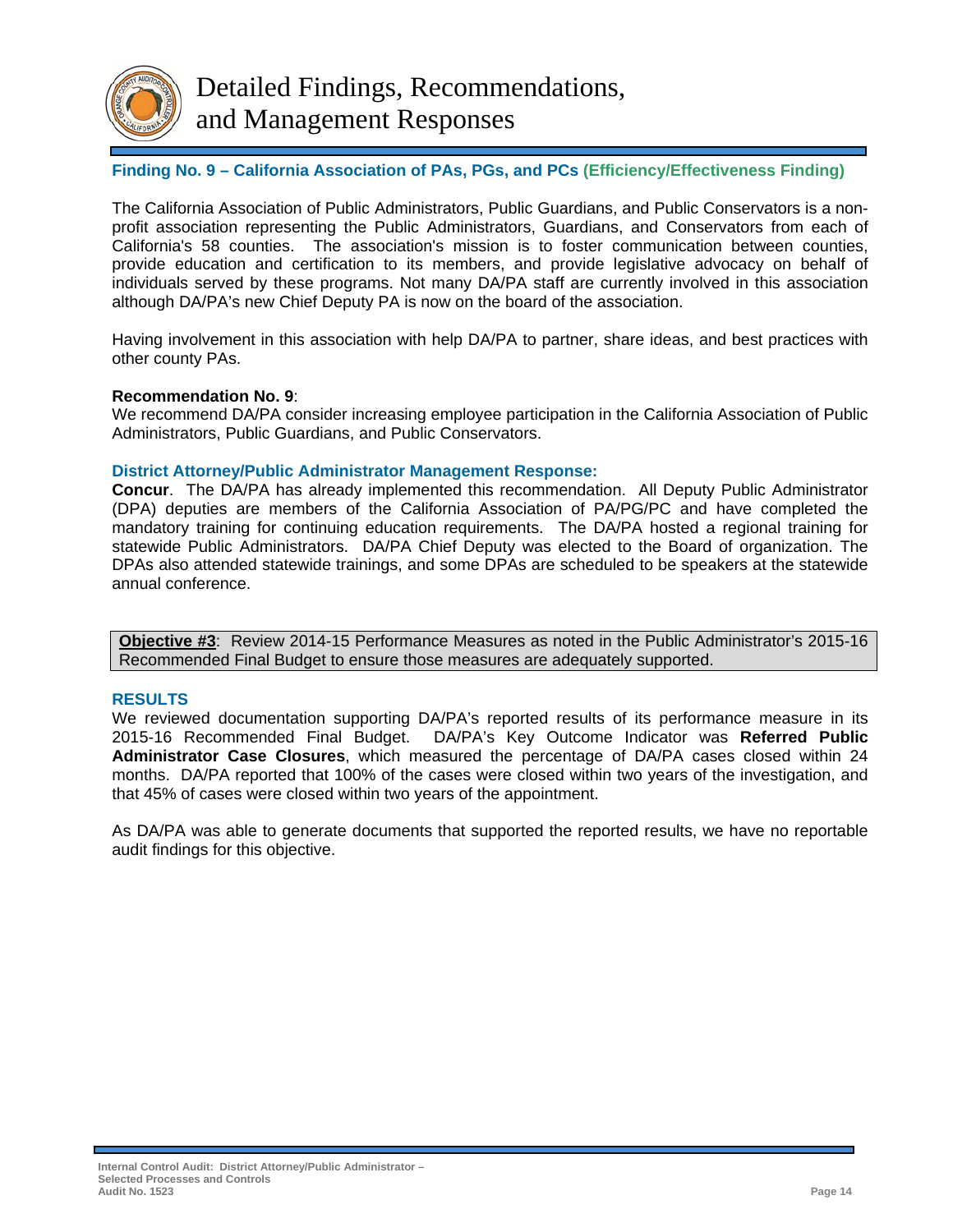![](_page_18_Picture_0.jpeg)

# **ATTACHMENT A: Report Item Classifications**

For purposes of reporting our audit findings and recommendations, we will classify audit report items into three distinct categories:

# **Critical Control Weaknesses:**

These are Audit Findings or a combination of Auditing Findings that represent critical exceptions to the audit objective(s) and/or business goals. Such conditions may involve either actual or potential large dollar errors or be of such a nature as to compromise the Department's or County's reputation for integrity. Management is expected to address Critical Control Weaknesses brought to their attention immediately.

# **Significant Control Weaknesses:**

These are Audit Findings or a combination of Audit Findings that represent a significant deficiency in the design or operation of internal controls. Significant Control Weaknesses require prompt corrective actions.

#### **Control Findings:**

These are Audit Findings concerning internal controls, compliance issues, or efficiency/effectiveness issues that require management's corrective action to implement or enhance processes and internal controls. Control Findings are expected to be addressed within our follow-up process of six months, but no later than twelve months.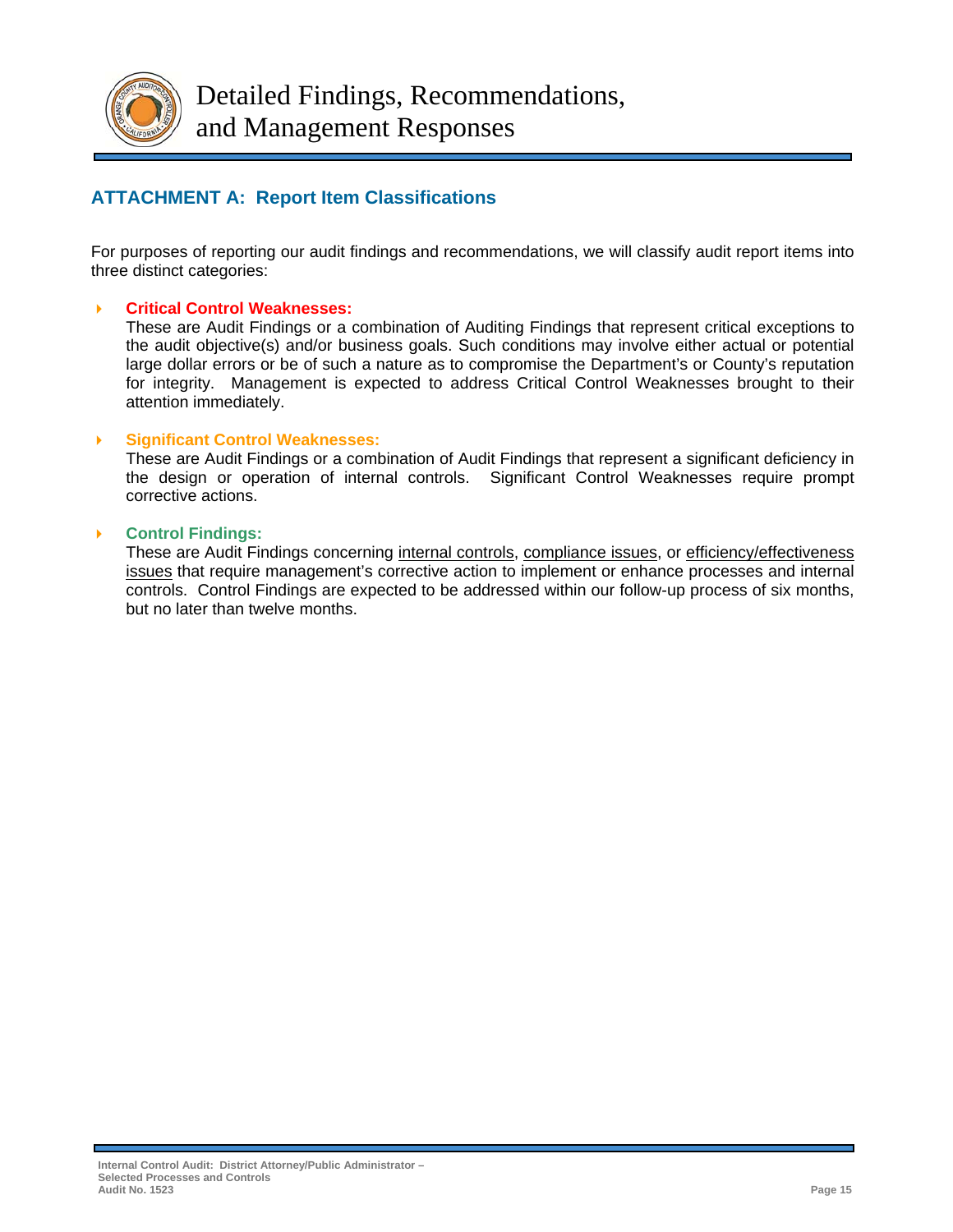![](_page_19_Picture_0.jpeg)

# **ATTACHMENT B: District Attorney/Public Administrator Management Responses**

![](_page_19_Picture_3.jpeg)

Finding No. 2 - Physical Inventories of Personal Property

Recommendation No. 2 - "We recommend DA/PA determine an appropriate frequency of physical inventory counts and perform and document physical periodic inventories of property that is valuable and/or susceptible to theft.

DA/PA Management Response - Concur. The DA/PA has already implemented this recommendation. The physical inventory of personal property will continue to be performed semi-annually (vault) and annually (warehouse/automobiles/firearms).

**Finding No. 3** - Memorandum of Understanding for Joint Processes with HCA/PG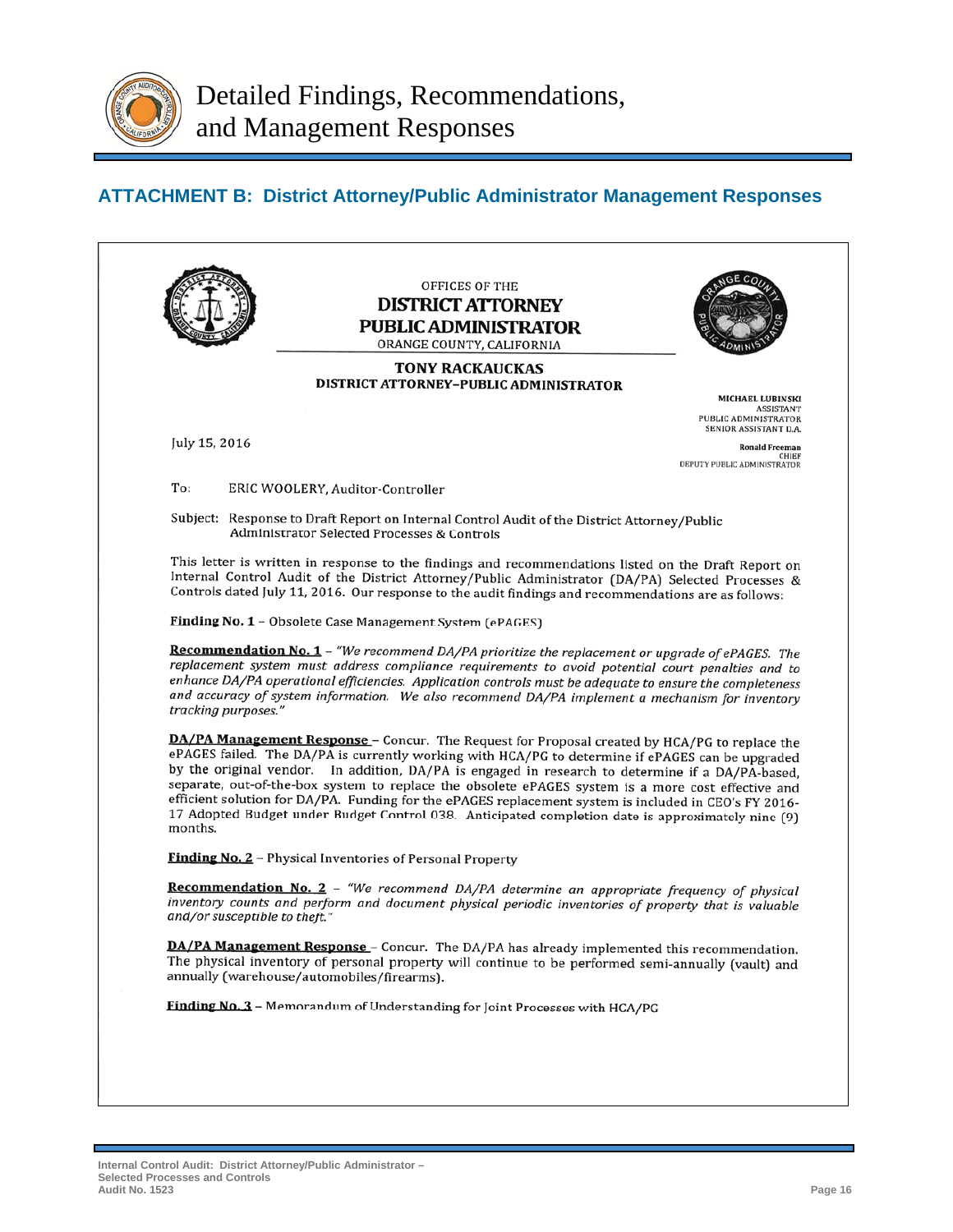![](_page_20_Picture_0.jpeg)

# **ATTACHMENT B: District Attorney/Public Administrator Management Responses (continued)**

Page 2 of 3 July 15, 2016

Recommendation No. 3 - "We recommend DA/PA work with HCA/PG to develop an MOU describing the shared responsibilities in the areas of real and personal property services."

DA/PA Management Response - Concur. The DA/PA is currently working in conjunction with HCA/PG in the development of an MOU describing the shared responsibilities in the areas of real and personal property services. Anticipated completion date is approximately three (3) months.

**Finding No. 4** - Inventories of Serially-Numbered Forms

Recommendation No. 4 - "We recommend DA/PA perform documented, periodic physical inventories of unused handwritten cash receipt forms and property inventory forms."

DA/PA Management Response - Concur. The DA/PA has already implemented this recommendation. The physical inventories of unused handwritten cash receipt forms and property inventory forms are performed semi-annually.

**Finding No. 5 - County Counsel Staff Onsite** 

Recommendation No. 5 - "We recommend DA/PA evaluate the benefit of having one or two full-time County Counsel staff stationed at the DA/PA office."

DA/PA's Management Response - Concur. The DA/PA will be working in conjunction with the Office of County Counsel to evaluate the benefit and cost-effectiveness of having County Counsel staff stationed at the DA/PA office location to increase the case resolution efficiency. Anticipated completion date is approximately six (6) months.

Finding No. 6 - Medallion Guarantee Transfer Stamp

Recommendation No. 6 - "We recommend DA/PA continue to work with the Treasurer-Tax Collector (TTC) to acquire a "Medallion Guarantee Transfer Stamp."

**DA/PA's Management Response** – Concur. The DA/PA is currently working in conjunction with TTC on the Medallion Guarantee Transfer Stamp contract and plan to file an Agenda Staff Report to obtain Board approval on the execution of the contract and for TTC to provide Medallion Guarantee Transfer Stamp services to DA/PA, HCA/PG, County Counsel, and other county agencies needing a medallion guarantee stamp to transfer securities. Anticipated completion date is approximately three (3) months.

Finding No. 7 - Witness Pool

Recommendation No. 7 - "We recommend DA/PA evaluate the benefit of expanding the pool of potential witnesses.'

DA/PA's Management Response - Concur. The DA/PA has already implemented this recommendation by recruiting additional independent witnesses for use on a rotation basis.

Finding No. 8 - Succession Planning